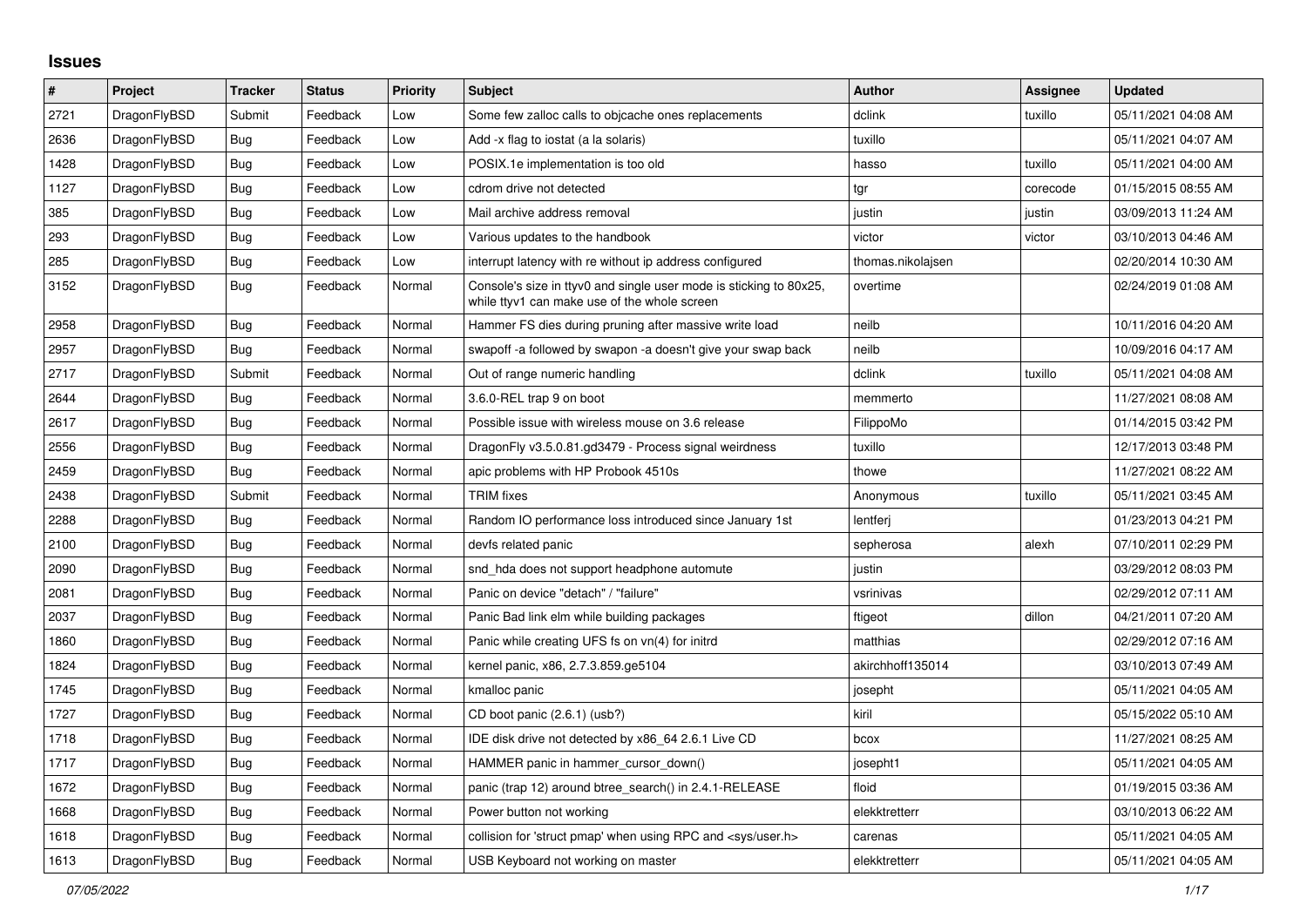| $\sharp$ | Project      | <b>Tracker</b> | <b>Status</b> | <b>Priority</b> | Subject                                                                                                                                                   | Author         | Assignee | <b>Updated</b>      |
|----------|--------------|----------------|---------------|-----------------|-----------------------------------------------------------------------------------------------------------------------------------------------------------|----------------|----------|---------------------|
| 1593     | DragonFlyBSD | <b>Bug</b>     | Feedback      | Normal          | panic: assertion: $ccb == ap > ap$ err $ccb$ in ahci put err $ccb$                                                                                        | ftigeot        | ftigeot  | 05/15/2022 05:09 AM |
| 1592     | DragonFlyBSD | <b>Bug</b>     | Feedback      | Normal          | AcpiOSUnmapMemory: Warning, deallocation did not track<br>allocation.                                                                                     | eocallaghan    |          | 06/02/2014 07:45 AM |
| 1591     | DragonFlyBSD | Bug            | Feedback      | Normal          | Lenovo X301 hangs with AHCI Driver CMD TIMEOUT<br>STS=d0 <bsy></bsy>                                                                                      | eocallaghan    |          | 05/11/2021 04:05 AM |
| 1587     | DragonFlyBSD | <b>Bug</b>     | Feedback      | Normal          | can't gdb across fork                                                                                                                                     | corecode       | tuxillo  | 05/11/2021 03:54 AM |
| 1580     | DragonFlyBSD | <b>Bug</b>     | Feedback      | Normal          | Panic (Fatal trap 12: page fault while in kernel mode) while playing<br>with pf and netif names                                                           | rumcic         |          | 12/21/2018 01:21 AM |
| 1579     | DragonFlyBSD | <b>Bug</b>     | Feedback      | Normal          | dfly 2.4.1 does not like HP DL360G4p and Smart Array 6400 with<br>MSA20                                                                                   | tomaz.borstnar | tuxillo  | 06/02/2014 02:44 PM |
| 1577     | DragonFlyBSD | Bug            | Feedback      | Normal          | panic: assertion: leaf->base.obj_id == ip->obj_id in<br>hammer_ip_delete_range                                                                            | qhwt+dfly      |          | 05/11/2021 04:01 AM |
| 1563     | DragonFlyBSD | <b>Bug</b>     | Feedback      | Normal          | reset(1) doesn't reset terminal to the defaults                                                                                                           | hasso          |          | 03/10/2013 04:17 AM |
| 1560     | DragonFlyBSD | <b>Bug</b>     | Feedback      | Normal          | Unable to modify partition table on ThinkPad T61p during install                                                                                          | rehsack        |          | 01/15/2015 08:57 AM |
| 1521     | DragonFlyBSD | <b>Bug</b>     | Feedback      | Normal          | amd64 2.4 livecd won't mount root at boot                                                                                                                 | bolapara       |          | 01/28/2018 03:45 AM |
| 1489     | DragonFlyBSD | <b>Bug</b>     | Feedback      | Normal          | panic: ufs dirbad: bad dir                                                                                                                                | rumcic         |          | 03/10/2013 04:34 AM |
| 1486     | DragonFlyBSD | <b>Bug</b>     | Feedback      | Normal          | Interrupt storm related to SATA DVD device                                                                                                                | hasso          |          | 05/11/2021 04:01 AM |
| 1481     | DragonFlyBSD | Bug            | Feedback      | Normal          | panic: assertion: kva_p(buf) in soopt_from_kbuf (after ipfw pipe<br>show, 2.2.1-R)                                                                        | combiner       |          | 05/11/2021 04:01 AM |
| 1456     | DragonFlyBSD | <b>Bug</b>     | Feedback      | Normal          | Microsoft wireless desktop problems                                                                                                                       | elekktretterr  |          | 01/15/2015 08:34 AM |
| 1454     | DragonFlyBSD | <b>Bug</b>     | Feedback      | Normal          | Unable to boot from external USB DVD drive                                                                                                                | elekktretterr  |          | 05/11/2021 04:01 AM |
| 1448     | DragonFlyBSD | <b>Bug</b>     | Feedback      | Normal          | panic: assertion: _tp->tt_msg->tt_cpuid == mycpuid in<br>tcp_callout_active tcp_output tcp_usr_send netmsg_pru_send<br>netmsg_service tcpmsg_service_loop | dillon         |          | 05/11/2021 04:00 AM |
| 1429     | DragonFlyBSD | Bug            | Feedback      | Normal          | vkernel bug - "mfree: m->m_nextpkt != NULL"                                                                                                               | dillon         |          | 05/11/2021 04:00 AM |
| 1411     | DragonFlyBSD | <b>Bug</b>     | Feedback      | Normal          | Burning doesn't work with ahci(4)                                                                                                                         | hasso          | dillon   | 05/11/2021 04:00 AM |
| 1397     | DragonFlyBSD | <b>Bug</b>     | Feedback      | Normal          | jobs -I output inconsistency when called from script                                                                                                      | Anonymous      | tuxillo  | 05/15/2022 05:07 AM |
| 1387     | DragonFlyBSD | <b>Bug</b>     | Feedback      | Normal          | zero-size malloc and ps: kvm_getprocs: Bad address                                                                                                        | qhwt+dfly      |          | 05/11/2021 04:00 AM |
| 1332     | DragonFlyBSD | <b>Bug</b>     | Feedback      | Normal          | DFBSD 2.2 - Booting usbcdrom/usbsticks on thinkpad hangs on<br>"BTX Halted"                                                                               | tuxillo        |          | 05/11/2021 04:00 AM |
| 1330     | DragonFlyBSD | Bug            | Feedback      | Normal          | Hammer, usb disk, SYNCHRONIZE CACHE failure                                                                                                               | josepht        |          | 06/02/2014 04:56 AM |
| 1287     | DragonFlyBSD | <b>Bug</b>     | Feedback      | Normal          | altq configuration doesn't work                                                                                                                           | corecode       | tuxillo  | 05/11/2021 03:51 AM |
| 1282     | DragonFlyBSD | <b>Bug</b>     | Feedback      | Normal          | panic (trap 12) when booting SMP kernel on Atom 330 (dual core)                                                                                           | tomaz.borstnar |          | 05/11/2021 04:00 AM |
| 1250     | DragonFlyBSD | <b>Bug</b>     | Feedback      | Normal          | Panic upon plugging an USB flash drive into the machine                                                                                                   | rumcic         |          | 03/10/2013 05:17 AM |
| 1249     | DragonFlyBSD | <b>Bug</b>     | Feedback      | Normal          | panic: ffs vfree: freeing free inode                                                                                                                      | rumcic         |          | 03/10/2013 05:13 AM |
| 1144     | DragonFlyBSD | <b>Bug</b>     | Feedback      | Normal          | Incorrect clock under KVM                                                                                                                                 | msylvan        |          | 03/09/2013 01:17 PM |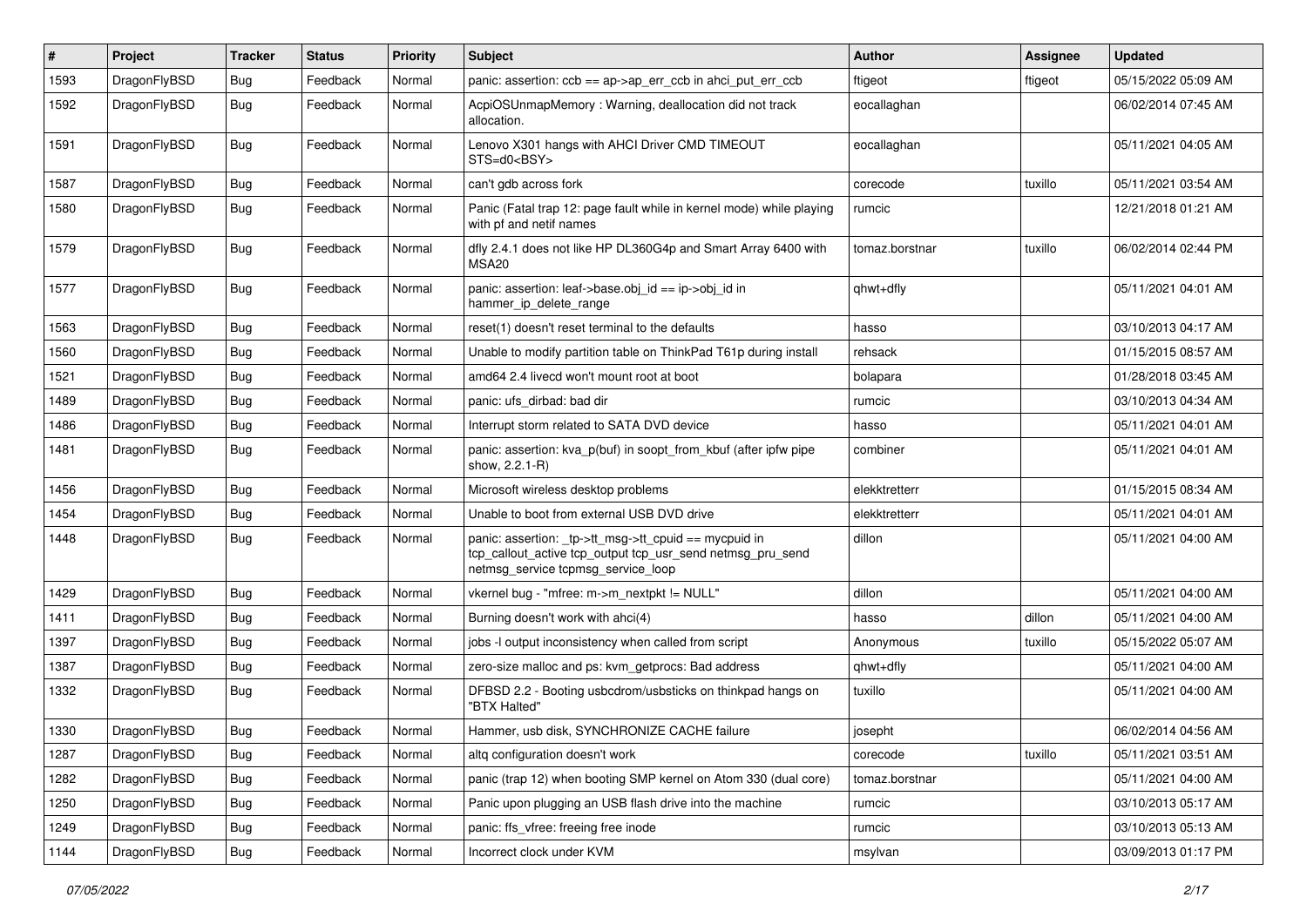| $\sharp$ | Project      | <b>Tracker</b> | <b>Status</b> | <b>Priority</b> | Subject                                                                                                   | <b>Author</b>      | <b>Assignee</b> | <b>Updated</b>      |
|----------|--------------|----------------|---------------|-----------------|-----------------------------------------------------------------------------------------------------------|--------------------|-----------------|---------------------|
| 1101     | DragonFlyBSD | Bug            | Feedback      | Normal          | ohci related panic                                                                                        | polachok           |                 | 05/11/2021 04:00 AM |
| 979      | DragonFlyBSD | Bug            | Feedback      | Normal          | Failure-prone USB mass storage (SB600? msdosfs? CAM?)                                                     | floid              |                 | 01/15/2015 08:38 AM |
| 911      | DragonFlyBSD | <b>Bug</b>     | Feedback      | Normal          | kldload/kernel linker can exceed malloc reserve and panic system                                          | corecode           | tuxillo         | 05/11/2021 03:51 AM |
| 901      | DragonFlyBSD | <b>Bug</b>     | Feedback      | Normal          | route show needs to get data from all cpus                                                                | corecode           | tuxillo         | 05/11/2021 03:50 AM |
| 847      | DragonFlyBSD | Bug            | Feedback      | Normal          | processes getting stuck on mount point                                                                    | corecode           | tuxillo         | 05/11/2021 03:50 AM |
| 846      | DragonFlyBSD | <b>Bug</b>     | Feedback      | Normal          | USB bugs:usb mouse can't used!                                                                            | frankning          |                 | 01/15/2015 08:36 AM |
| 806      | DragonFlyBSD | Bug            | Feedback      | Normal          | boot error on MacBook                                                                                     | tralamazza         |                 | 06/04/2022 05:28 AM |
| 570      | DragonFlyBSD | <b>Bug</b>     | Feedback      | Normal          | 1.8.x: ACPI problems                                                                                      | qhwt+dfly          |                 | 06/02/2014 03:45 AM |
| 243      | DragonFlyBSD | <b>Bug</b>     | Feedback      | Normal          | weird behavior in the shell                                                                               | swildner           |                 | 05/31/2022 02:51 PM |
| 3205     | DragonFlyBSD | Bug            | Feedback      | High            | Go compiler net test failing                                                                              | t_dfbsd            | tuxillo         | 05/10/2021 02:45 AM |
| 2638     | DragonFlyBSD | <b>Bug</b>     | Feedback      | High            | Fix machdep.pmap_mmu_optimize                                                                             | tuxillo            |                 | 05/11/2021 04:07 AM |
| 2396     | DragonFlyBSD | <b>Bug</b>     | Feedback      | High            | Latest 3.1 development version core dumps while destroying master<br><b>PFS</b>                           | sgeorge            |                 | 01/23/2013 04:10 PM |
| 2347     | DragonFlyBSD | <b>Bug</b>     | Feedback      | High            | Hammer PFSes destroy does not give back full space allocated to<br><b>PFS</b>                             | sgeorge            |                 | 07/19/2012 01:11 AM |
| 1831     | DragonFlyBSD | <b>Bug</b>     | Feedback      | High            | HAMMER "malloc limit exceeded" panic                                                                      | eocallaghan        | dillon          | 06/04/2022 04:38 AM |
| 2797     | DragonFlyBSD | Bug            | In Progress   | Low             | vkernels with & without machdep.pmap_mmu_optimize                                                         | yellowrabbit2010   |                 | 11/27/2021 08:06 AM |
| 2631     | DragonFlyBSD | Bug            | In Progress   | Low             | Verify library versioning current with full package build and switch it<br>on (after publishing packages) | tuxillo            |                 | 05/11/2021 04:06 AM |
| 1819     | DragonFlyBSD | <b>Bug</b>     | In Progress   | Low             | truss - Major revamping task list                                                                         | tuxillo            | tuxillo         | 11/27/2021 08:45 AM |
| 1148     | DragonFlyBSD | Bug            | In Progress   | Low             | BCM4311 wireless network adapter detected but not functional                                              | archimedes.gaviola |                 | 05/11/2021 04:00 AM |
| 725      | DragonFlyBSD | <b>Bug</b>     | In Progress   | Low             | 'make distribution' fails w/'ro' /usr/obj                                                                 | c.turner           |                 | 03/09/2013 01:01 PM |
| 3318     | DragonFlyBSD | <b>Bug</b>     | In Progress   | Normal          | Segmenation fault when a process resumed with checkpt exits                                               | zabolekar          | tuxillo         | 06/18/2022 08:24 AM |
| 3317     | DragonFlyBSD | <b>Bug</b>     | In Progress   | Normal          | Network vtnet0 not working on Hetzner cloud                                                               | mneumann           |                 | 06/18/2022 03:55 AM |
| 3310     | DragonFlyBSD | <b>Bug</b>     | In Progress   | Normal          | NVMM+QEMU fail to boot with UEFI: Mem Assist Failed<br>[gpa=0xfffffff0]                                   | liweitianux        |                 | 01/11/2022 03:22 PM |
| 3299     | DragonFlyBSD | Bug            | In Progress   | Normal          | DragonFlyBSD reports utterly wrong uptime (most of the time, right<br>after booting in)                   | adrian             |                 | 11/11/2021 01:43 PM |
| 3295     | DragonFlyBSD | <b>Bug</b>     | In Progress   | Normal          | Adapt devel/libvirt for nvmm                                                                              | tuxillo            | tuxillo         | 11/03/2021 04:56 PM |
| 3269     | DragonFlyBSD | <b>Bug</b>     | In Progress   | Normal          | Is double-buffer'd buf still required by HAMMER2 ?                                                        | tkusumi            |                 | 05/12/2021 04:09 PM |
| 3160     | DragonFlyBSD | Submit         | In Progress   | Normal          | State the implementation difference in pkill/pgrep manual                                                 | sevan              | tuxillo         | 06/03/2022 05:15 PM |
| 3145     | DragonFlyBSD | Submit         | In Progress   | Normal          | Update libelf to FreeBSD 12 current and build as base library usable<br>by ports                          | davshao            | tuxillo         | 08/20/2021 03:58 PM |
| 3089     | DragonFlyBSD | <b>Bug</b>     | In Progress   | Normal          | vtnet(4) - disable TCP checksum offload by default                                                        | jlane              | vadaszi         | 05/11/2021 04:14 AM |
| 3031     | DragonFlyBSD | Submit         | In Progress   | Normal          | Update drm/radeon to Linux 4.7.10 as much as possible                                                     | davshao            | ftigeot         | 08/19/2021 12:33 PM |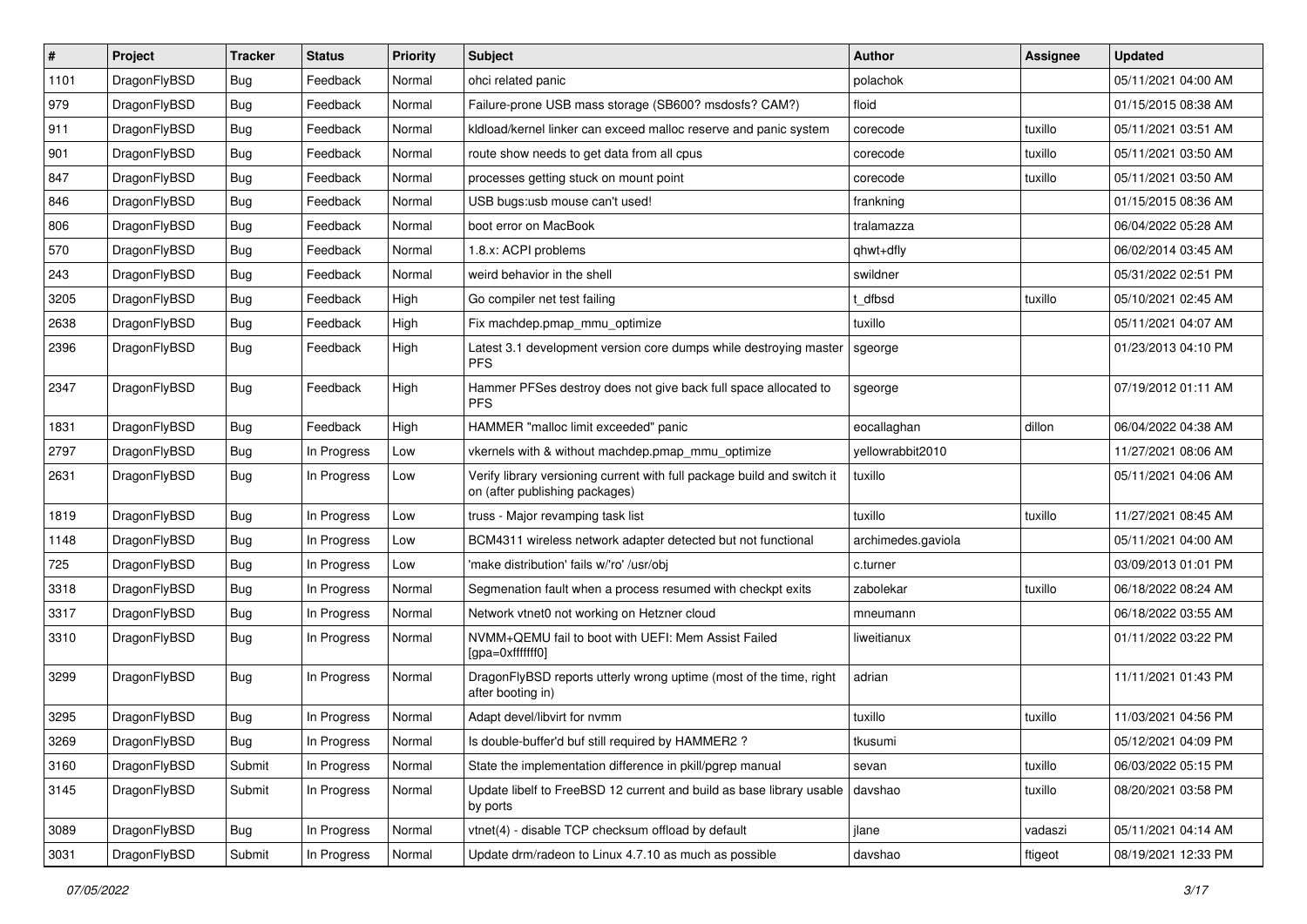| #    | Project      | <b>Tracker</b> | <b>Status</b> | <b>Priority</b> | Subject                                                                                                | <b>Author</b>    | Assignee | <b>Updated</b>      |
|------|--------------|----------------|---------------|-----------------|--------------------------------------------------------------------------------------------------------|------------------|----------|---------------------|
| 3028 | DragonFlyBSD | <b>Bug</b>     | In Progress   | Normal          | installer: confusion of set/get disk encryption passphrase dialogs                                     | liweitianux      | tuxillo  | 06/03/2022 05:13 PM |
| 3021 | DragonFlyBSD | Bug            | In Progress   | Normal          | sys/dev/drm/i915/i915_gem_stolen.c:115]: (error) Signed integer<br>overflow for expression '65535<<20' | dcb              |          | 04/11/2017 12:46 PM |
| 3011 | DragonFlyBSD | Bug            | In Progress   | Normal          | dragonfly/sys/dev/netif/re/re.c: suspicious code?                                                      | dcb              |          | 07/29/2017 01:26 AM |
| 2819 | DragonFlyBSD | Bug            | In Progress   | Normal          | Random micro system freezes after a week of uptime                                                     | ftigeot          | dillon   | 08/16/2015 08:46 PM |
| 2731 | DragonFlyBSD | <b>Bug</b>     | In Progress   | Normal          | Screen full of random colors when starting Xorg with Intel Haswell<br>HD Graphics P4600                | ikatzmaier       |          | 11/12/2014 04:08 PM |
| 2549 | DragonFlyBSD | Bug            | In Progress   | Normal          | netgraph7: Kernel page fault.                                                                          | russiane39       | nant     | 05/10/2013 11:20 PM |
| 2414 | DragonFlyBSD | <b>Bug</b>     | In Progress   | Normal          | Lenovo S10 acpi freeze (not new)                                                                       | davshao          |          | 05/11/2021 04:13 AM |
| 2391 | DragonFlyBSD | Bug            | In Progress   | Normal          | System lock with ahci and acpi enabled on ATI RS690 chipset with<br>SMB600 sata controller             | jorisgio         | vadaszi  | 06/03/2015 03:51 PM |
| 2360 | DragonFlyBSD | Bug            | In Progress   | Normal          | Wishlist: virtio driver import                                                                         | vsrinivas        |          | 06/04/2022 04:16 AM |
| 2358 | DragonFlyBSD | Bug            | In Progress   | Normal          | DFBSD v3.0.2.32.g928ca - panic: hammer: insufficient undo FIFO<br>space!                               | tuxillo          | tuxillo  | 05/10/2021 02:50 AM |
| 2353 | DragonFlyBSD | Bug            | In Progress   | Normal          | panic: assertion "gd->gd_spinlocks_wr == 0" failed in<br>bsd4 schedulerclock                           | jaydg            | alexh    | 11/28/2012 01:57 AM |
| 2351 | DragonFlyBSD | Bug            | In Progress   | Normal          | DFBSD v3.1.0.579.g44ccf - Stuck during startup, random freezes                                         | tuxillo          |          | 04/24/2012 08:21 AM |
| 2345 | DragonFlyBSD | <b>Bug</b>     | In Progress   | Normal          | DFBSD v3.1.0.457.gd679f - NFS panic on diskless station                                                | tuxillo          |          | 04/07/2012 05:22 PM |
| 2282 | DragonFlyBSD | <b>Bug</b>     | In Progress   | Normal          | gdb segfaults with certain corefiles                                                                   | tuxillo          |          | 01/18/2012 04:40 PM |
| 2013 | DragonFlyBSD | <b>Bug</b>     | In Progress   | Normal          | oversized DMA request loop                                                                             | josepht          |          | 05/11/2021 04:06 AM |
| 1921 | DragonFlyBSD | Bug            | In Progress   | Normal          | we miss mlockall                                                                                       | alexh            | tuxillo  | 06/18/2022 04:08 AM |
| 1749 | DragonFlyBSD | <b>Bug</b>     | In Progress   | Normal          | HAMMER fsstress panic in hammer_flush_inode_core<br>'ip->flush_state != HAMMER_FST_FLUSH'              | vsrinivas        |          | 05/11/2021 04:06 AM |
| 1744 | DragonFlyBSD | Bug            | In Progress   | Normal          | HAMMER fsstress panic in hammer setup child callback                                                   | vsrinivas        |          | 05/11/2021 04:05 AM |
| 1700 | DragonFlyBSD | Submit         | In Progress   | Normal          | skip boot2 menu on <enter></enter>                                                                     | Johannes.Hofmann | tuxillo  | 05/15/2022 08:35 AM |
| 1669 | DragonFlyBSD | Bug            | In Progress   | Normal          | Drive wont open using button                                                                           | elekktretterr    |          | 02/29/2012 12:05 PM |
| 1661 | DragonFlyBSD | <b>Bug</b>     | In Progress   | Normal          | panic on password entry mount smb filesystem                                                           | vsrinivas        |          | 11/27/2021 08:29 AM |
| 1584 | DragonFlyBSD | <b>Bug</b>     | In Progress   | Normal          | can't use ssh from jail: debug1: read_passphrase: can't open<br>/dev/tty: Device busy                  | corecode         | tuxillo  | 05/11/2021 03:53 AM |
| 1583 | DragonFlyBSD | <b>Bug</b>     | In Progress   | Normal          | panic: assertion: cursor->trans->sync_lock_refs > 0 in<br>hammer_recover_cursor                        | corecode         | tuxillo  | 05/11/2021 03:53 AM |
| 1547 | DragonFlyBSD | <b>Bug</b>     | In Progress   | Normal          | disklabel64 automatic sizing                                                                           | corecode         | tuxillo  | 05/11/2021 03:52 AM |
| 1528 | DragonFlyBSD | <b>Bug</b>     | In Progress   | Normal          | ktrace does not show proper return values for pipe(2)                                                  | corecode         | tuxillo  | 05/11/2021 03:52 AM |
| 1502 | DragonFlyBSD | <b>Bug</b>     | In Progress   | Normal          | Lock while deleting files from nohistory HAMMER directories                                            | hasso            |          | 03/10/2013 04:28 AM |
| 1475 | DragonFlyBSD | <b>Bug</b>     | In Progress   | Normal          | kernel blocks with low memory and syscons setting a high res mode<br>/ scrollback                      | corecode         | tuxillo  | 05/11/2021 03:52 AM |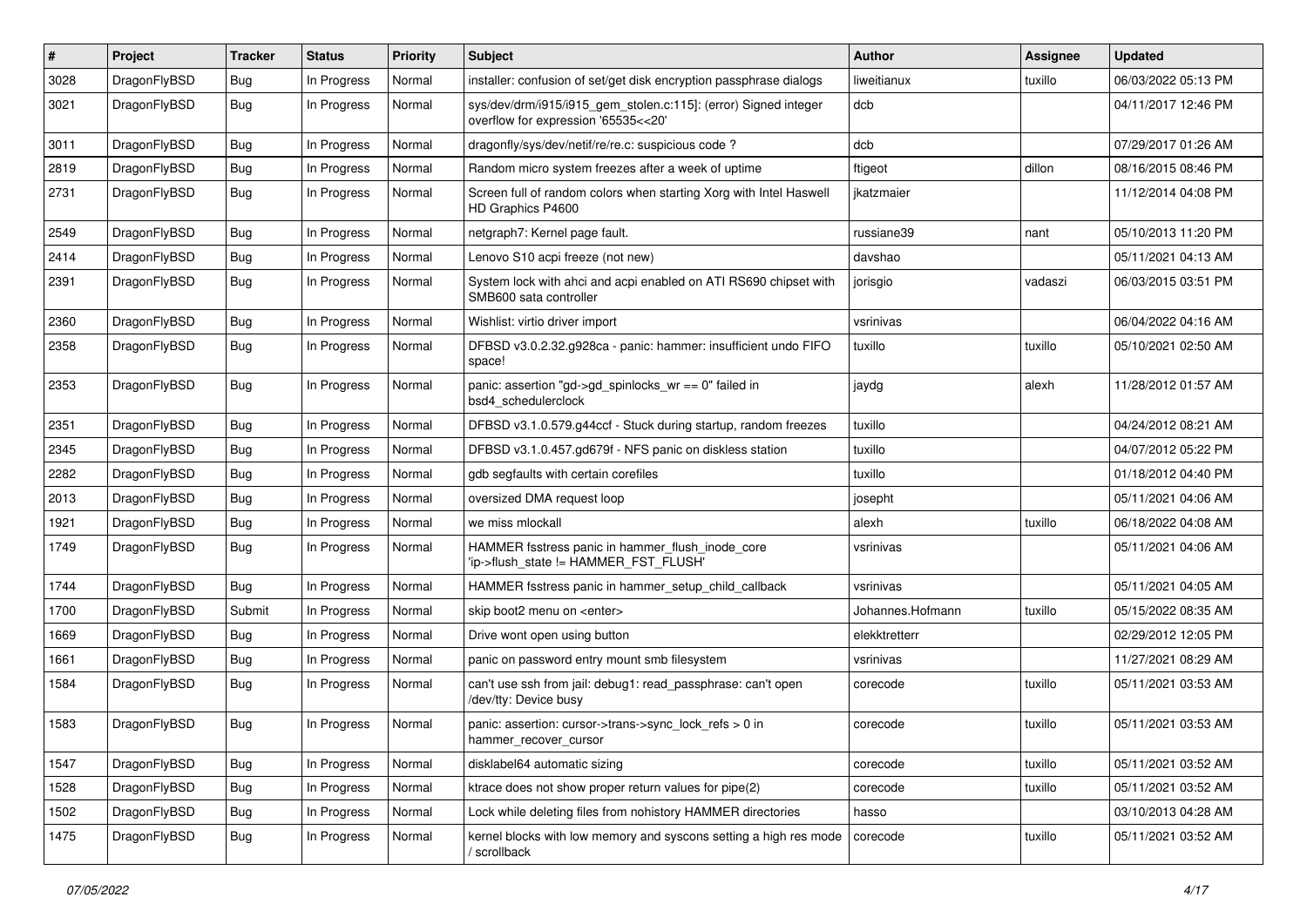| #    | Project      | <b>Tracker</b> | <b>Status</b> | <b>Priority</b> | <b>Subject</b>                                                                   | <b>Author</b>     | Assignee  | <b>Updated</b>      |
|------|--------------|----------------|---------------|-----------------|----------------------------------------------------------------------------------|-------------------|-----------|---------------------|
| 1469 | DragonFlyBSD | Bug            | In Progress   | Normal          | Hammer history security concern                                                  | corecode          | tuxillo   | 05/11/2021 03:52 AM |
| 1398 | DragonFlyBSD | Submit         | In Progress   | Normal          | hdestroy(3) restricts hash key to point to malloc'ed space                       | Anonymous         |           | 08/20/2021 04:06 PM |
| 1390 | DragonFlyBSD | <b>Bug</b>     | In Progress   | Normal          | Use id_t type for {get,set}priority()                                            | Anonymous         | tuxillo   | 07/05/2019 02:18 AM |
| 1368 | DragonFlyBSD | <b>Bug</b>     | In Progress   | Normal          | suspend signal race?                                                             | qhwt+dfly         |           | 05/11/2021 03:51 AM |
| 1336 | DragonFlyBSD | <b>Bug</b>     | In Progress   | Normal          | Still looking for reports of missed directory entries w/ HAMMER                  | dillon            |           | 05/11/2021 04:00 AM |
| 1307 | DragonFlyBSD | <b>Bug</b>     | In Progress   | Normal          | hammer tid -2 shows unexpected result                                            | corecode          |           | 10/18/2016 05:29 PM |
| 1302 | DragonFlyBSD | <b>Bug</b>     | In Progress   | Normal          | Checkpoint regression?                                                           | sjg               | sjg       | 07/10/2013 05:22 PM |
| 1218 | DragonFlyBSD | <b>Bug</b>     | In Progress   | Normal          | panic: assertion: error == 0 in hammer_start_transaction                         | rumcic            |           | 05/11/2021 04:00 AM |
| 1181 | DragonFlyBSD | <b>Bug</b>     | In Progress   | Normal          | ACX111 panic                                                                     | elekktretterr     |           | 05/11/2021 04:00 AM |
| 1030 | DragonFlyBSD | Bug            | In Progress   | Normal          | msdosfs umount panic                                                             | corecode          | tuxillo   | 05/11/2021 03:51 AM |
| 998  | DragonFlyBSD | <b>Bug</b>     | In Progress   | Normal          | Unconfiguring a vn while it is mounted                                           | rumcic            | tuxillo   | 05/11/2021 04:00 AM |
| 781  | DragonFlyBSD | <b>Bug</b>     | In Progress   | Normal          | fdisk uses wrong geometry on usb flash drives                                    | corecode          | tuxillo   | 05/11/2021 03:50 AM |
| 742  | DragonFlyBSD | Bug            | In Progress   | Normal          | umount problems with multiple mounts                                             | corecode          | tuxillo   | 06/25/2022 04:02 AM |
| 604  | DragonFlyBSD | Bug            | In Progress   | Normal          | 1.8.1-RELEASE - clock runs fast on mainboard ASUS P5A-B                          | yeti              |           | 05/11/2021 03:55 AM |
| 331  | DragonFlyBSD | <b>Bug</b>     | In Progress   | Normal          | ftpsesame (aka Bridging S01E03)                                                  | bastyaelvtars     |           | 03/09/2013 12:28 PM |
| 168  | DragonFlyBSD | Bug            | In Progress   | Normal          | Livelocked limit engaged while trying to setup IPW wireless                      | mschacht          | sepherosa | 05/11/2021 04:05 AM |
| 3111 | DragonFlyBSD | <b>Bug</b>     | In Progress   | High            | Mouse lags every second heavily under X11                                        | mneumann          |           | 12/12/2017 09:46 PM |
| 2296 | DragonFlyBSD | Bug            | In Progress   | High            | panic: assertion "m->wire_count > 0" failed                                      | thomas.nikolajsen |           | 08/30/2012 06:09 AM |
| 884  | DragonFlyBSD | <b>Bug</b>     | In Progress   | High            | Performance/memory problems under filesystem IO load                             | hasso             |           | 05/11/2021 03:50 AM |
| 3113 | DragonFlyBSD | Bug            | In Progress   | Urgent          | Booting vKernel fails due being out of swap space                                | tcullen           |           | 05/11/2021 04:14 AM |
| 2499 | DragonFlyBSD | Bug            | In Progress   | Urgent          | DRAGONFLY 3 2 lockd not responding correctly                                     | Nerzhul           |           | 01/22/2013 12:47 PM |
| 3311 | DragonFlyBSD | <b>Bug</b>     | New           | Low             | TrueCrypt support may cause kernel crash                                         | arcade@b1t.name   |           | 04/29/2022 06:19 AM |
| 3228 | DragonFlyBSD | Bug            | New           | Low             | pfi_kif_unref: state refcount <= 0 in dmesg                                      | justin            |           | 03/05/2021 06:39 AM |
| 3132 | DragonFlyBSD | <b>Bug</b>     | New           | Low             | unifdef mined                                                                    | bcallah           |           | 04/26/2018 08:34 PM |
| 3107 | DragonFlyBSD | Bug            | <b>New</b>    | Low             | ACPI interrupt storm when loading i915 on Lenovo T460                            | oyvinht           |           | 07/15/2020 07:01 AM |
| 3101 | DragonFlyBSD | Bug            | <b>New</b>    | Low             | PFI CGI install not working in dragonflybsd 5.0.1 USB install                    | bnegre82          |           | 05/11/2021 04:14 AM |
| 3024 | DragonFlyBSD | Bug            | New           | Low             | sys/dev/netif/wi/if_wi.c:1090]: (style) Redundant condition                      | dcb               |           | 04/11/2017 11:56 AM |
| 2931 | DragonFlyBSD | <b>Bug</b>     | New           | Low             | 'gdb' of 'vkernel' unable to print backtrace                                     | tofergus          |           | 07/26/2016 01:51 PM |
| 2887 | DragonFlyBSD | <b>Bug</b>     | New           | Low             | Missing extattr_namespace_to_string and<br>extattr_string_to_namespace functions | rubenk            |           | 02/06/2016 05:09 AM |
| 2882 | DragonFlyBSD | Bug            | New           | Low             | bridge sends packets from individual interfaces                                  | arcade@b1t.name   |           | 01/09/2016 12:43 PM |
| 2878 | DragonFlyBSD | <b>Bug</b>     | New           | Low             | [fix] CCVER problem when using clang and cpu extensions<br>(intrinsics)          | arcade@b1t.name   |           | 06/24/2016 04:25 AM |
| 2877 | DragonFlyBSD | <b>Bug</b>     | New           | Low             | sed fails when working with UTF-8 locale and non-UTF symbols                     | arcade@b1t.name   |           | 12/30/2015 11:20 AM |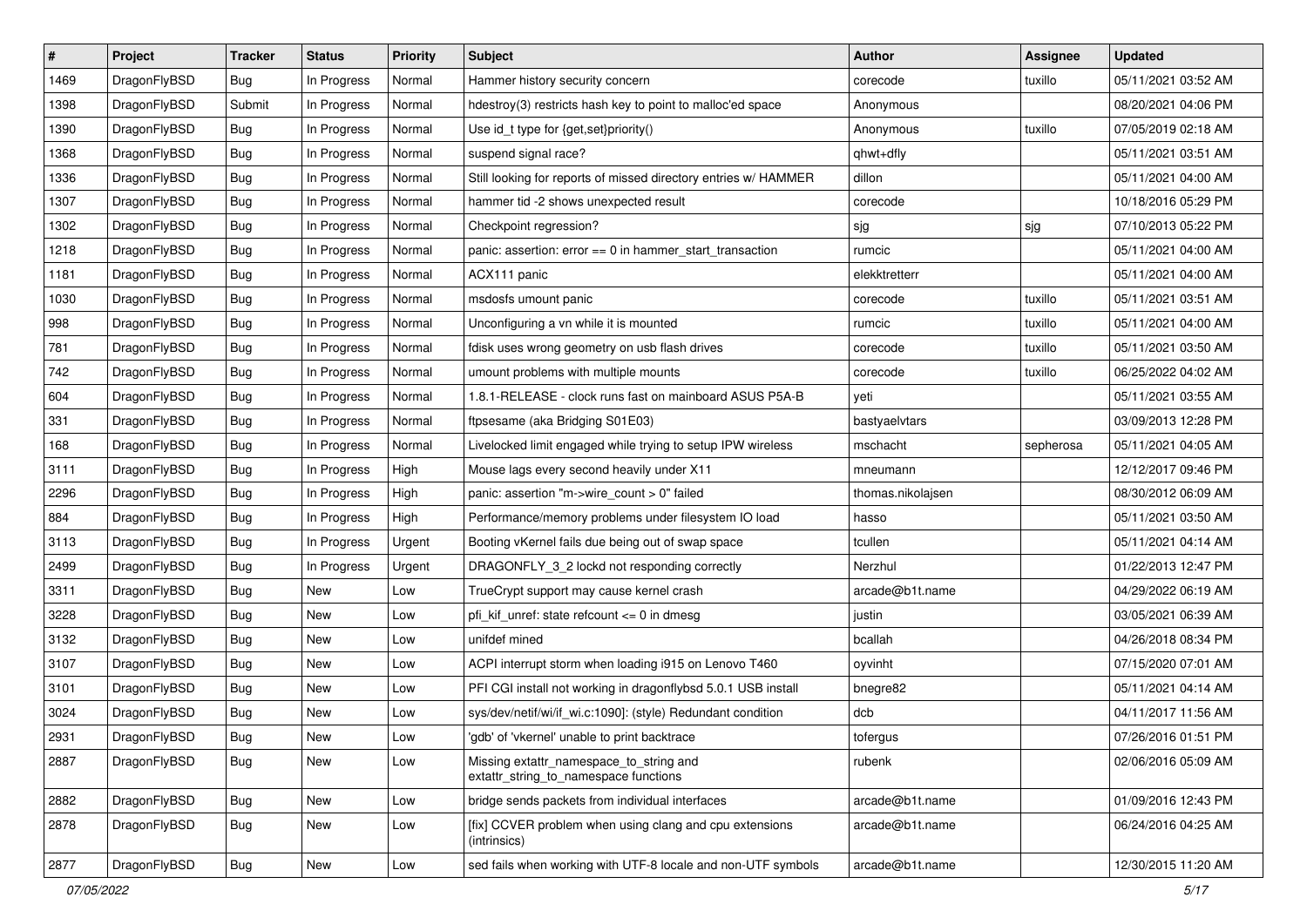| $\pmb{\#}$ | Project      | <b>Tracker</b> | <b>Status</b> | <b>Priority</b> | Subject                                                                                                       | Author       | Assignee | <b>Updated</b>      |
|------------|--------------|----------------|---------------|-----------------|---------------------------------------------------------------------------------------------------------------|--------------|----------|---------------------|
| 2859       | DragonFlyBSD | Bug            | New           | Low             | Installer configuration menu always highlights "Select timezone", no<br>matter which step was last completed. | cgag         |          | 12/02/2015 01:54 PM |
| 2858       | DragonFlyBSD | Bug            | <b>New</b>    | Low             | Installer "Local or UTC" question should have "No" selected by<br>default.                                    | cgag         |          | 12/02/2015 01:18 PM |
| 2790       | DragonFlyBSD | Submit         | <b>New</b>    | Low             | filedesc softrefs increment code factoring                                                                    | dclink       |          | 02/21/2015 04:00 AM |
| 2680       | DragonFlyBSD | <b>Bug</b>     | New           | Low             | boot0cfg update makes box unbootable                                                                          | herrgard     |          | 06/10/2014 06:02 AM |
| 2675       | DragonFlyBSD | Bug            | <b>New</b>    | Low             | Ultimate N WiFi Link 5300 get iwn_intr: fatal firmware error on 5GHz                                          | revuwa       |          | 05/11/2021 04:07 AM |
| 2552       | DragonFlyBSD | <b>Bug</b>     | New           | Low             | hammer recovery should indicate progress                                                                      | phma         |          | 05/03/2013 12:13 AM |
| 2529       | DragonFlyBSD | Bug            | <b>New</b>    | Low             | Sundance network adapter is not detected and attached                                                         | kworr        |          | 03/25/2013 02:29 AM |
| 2403       | DragonFlyBSD | <b>Bug</b>     | <b>New</b>    | Low             | newfs -E doesn't handle /dev/serno device names properly                                                      | ftigeot      |          | 08/17/2012 05:07 AM |
| 2252       | DragonFlyBSD | Bug            | New           | Low             | snd hda not useable if loaded via /boot/loader.conf                                                           | xbit         | swildner | 12/14/2011 12:23 AM |
| 2095       | DragonFlyBSD | Bug            | <b>New</b>    | Low             | Running installer post-install: Unsupported DFUI transport "                                                  | greenrd      |          | 06/26/2011 09:20 AM |
| 2020       | DragonFlyBSD | <b>Bug</b>     | New           | Low             | Port brcm80211 driver from Linux to DragonFly BSD                                                             | studer       |          | 03/05/2011 10:54 PM |
| 1982       | DragonFlyBSD | Bug            | New           | Low             | There is no linuxulator on x86-64                                                                             | herrgard     |          | 05/31/2022 02:25 PM |
| 1947       | DragonFlyBSD | Bug            | New           | Low             | GA-880GM-UD2H (rev. 1.3) AHCI fails to detect disks at the end of<br>the RAID controller                      | eocallaghan  |          | 11/27/2021 08:46 AM |
| 1882       | DragonFlyBSD | Bug            | <b>New</b>    | Low             | Idea for handling new USB vendor/device codes                                                                 | bmk          |          | 10/20/2010 12:15 PM |
| 1714       | DragonFlyBSD | Bug            | <b>New</b>    | Low             | hwpmc                                                                                                         | alexh        | swildner | 08/18/2012 02:03 PM |
| 1538       | DragonFlyBSD | <b>Bug</b>     | New           | Low             | mountroot should probe file systems                                                                           | corecode     | alexh    | 11/24/2010 06:35 PM |
| 1532       | DragonFlyBSD | Bug            | <b>New</b>    | Low             | jemalloc doesn't work on DragonFly                                                                            | hasso        | sjg      | 08/02/2011 01:14 AM |
| 1313       | DragonFlyBSD | Bug            | New           | Low             | Signal code in kernel needs major overhaul (signal queues,<br>si_code, si_addr)                               | hasso        |          | 05/11/2021 04:00 AM |
| 679        | DragonFlyBSD | Bug            | <b>New</b>    | Low             | Netgraph backward compatibility for old *LEN constants                                                        | nant         | nant     | 02/18/2014 05:45 AM |
| 600        | DragonFlyBSD | <b>Bug</b>     | <b>New</b>    | Low             | /sys/libkern/karc4random                                                                                      | robin_carey5 | profmakx | 01/19/2015 03:07 AM |
| 3319       | DragonFlyBSD | Bug            | New           | Normal          | setproctitle() calls can change effect of later setproctitle() calls                                          | tonyc        |          | 06/29/2022 06:10 PM |
| 3316       | DragonFlyBSD | Bug            | New           | Normal          | hammer2 dirent create() allows creating >1 dirents with the same<br>name                                      | tkusumi      |          | 06/05/2022 12:35 PM |
| 3314       | DragonFlyBSD | Bug            | <b>New</b>    | Normal          | Bring virtio_console(4) from FreeBSD                                                                          | tuxillo      | tuxillo  | 05/29/2022 08:24 AM |
| 3313       | DragonFlyBSD | Bug            | New           | Normal          | Can't boot from my live USB at all. The kernel loading process<br>hangs.                                      | rempas       |          | 06/03/2022 12:16 AM |
| 3312       | DragonFlyBSD | Submit         | New           | Normal          | hammer2: redundant chain modify after chain creation                                                          | tkusumi      |          | 05/15/2022 01:35 PM |
| 3302       | DragonFlyBSD | <b>Bug</b>     | New           | Normal          | Will not boot on System76 Lemur Pro (lemp10)                                                                  | piecuch      |          | 11/03/2021 10:21 AM |
| 3301       | DragonFlyBSD | <b>Bug</b>     | New           | Normal          | Gkrellm from the packages is not showing logged in users in main<br>window, logged in users always $== 0$     | adrian       |          | 01/08/2022 04:24 AM |
| 3300       | DragonFlyBSD | Bug            | New           | Normal          | Running Xvnc from TigerVNC package through the INETD daemon<br>in TCP WAIT mode fails hard                    | adrian       |          | 01/08/2022 04:25 AM |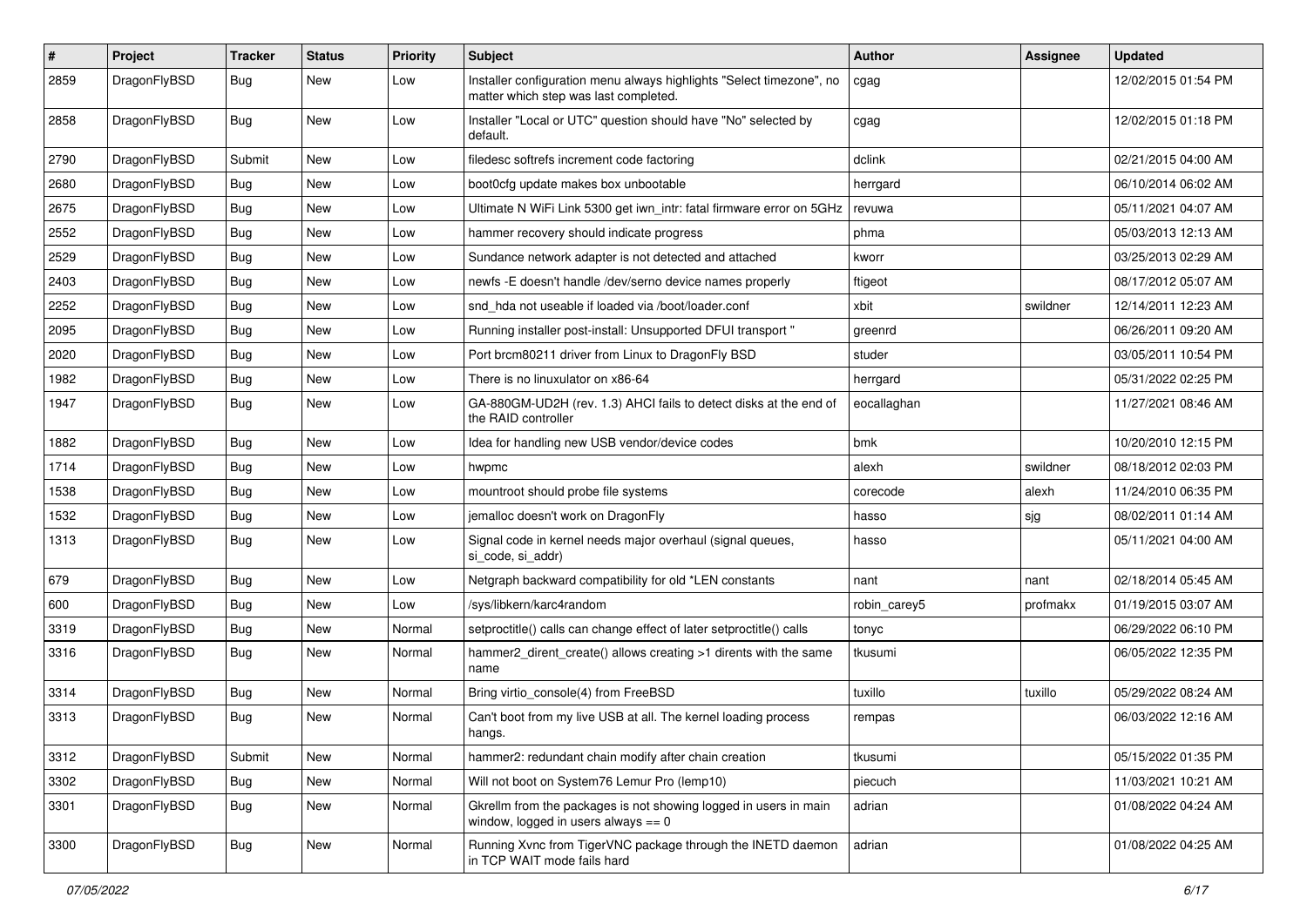| $\pmb{\#}$ | Project      | <b>Tracker</b> | <b>Status</b> | <b>Priority</b> | Subject                                                                                    | <b>Author</b>     | <b>Assignee</b> | <b>Updated</b>      |
|------------|--------------|----------------|---------------|-----------------|--------------------------------------------------------------------------------------------|-------------------|-----------------|---------------------|
| 3298       | DragonFlyBSD | Bug            | <b>New</b>    | Normal          | Running "w" and having logged in via XDM through VNC, "w" prints<br>an extra error message | piecuch           |                 | 10/25/2021 09:16 AM |
| 3284       | DragonFlyBSD | <b>Bug</b>     | <b>New</b>    | Normal          | Wrong towlower() result for U+038A                                                         | bhaible           |                 | 07/10/2021 03:34 AM |
| 3283       | DragonFlyBSD | <b>Bug</b>     | <b>New</b>    | Normal          | mknodat() cannot create FIFOs                                                              | bhaible           |                 | 07/10/2021 03:34 AM |
| 3282       | DragonFlyBSD | Bug            | <b>New</b>    | Normal          | unexpected errno value from fopen()                                                        | bhaible           |                 | 07/10/2021 03:34 AM |
| 3281       | DragonFlyBSD | <b>Bug</b>     | New           | Normal          | Crash after leaving unattended for a while                                                 | bhaible           |                 | 07/10/2021 03:32 AM |
| 3280       | DragonFlyBSD | Bug            | New           | Normal          | KMS console and i915(4) not working in 6.0                                                 | cmusser           |                 | 07/10/2021 03:35 AM |
| 3278       | DragonFlyBSD | Bug            | New           | Normal          | Second screen image is distorted                                                           | arcade@b1t.name   |                 | 07/10/2021 03:36 AM |
| 3276       | DragonFlyBSD | Submit         | <b>New</b>    | Normal          | Add option controlling whether gpt expand expands the last partition<br>(needs testing)    | falsifian         |                 | 07/10/2021 03:35 AM |
| 3252       | DragonFlyBSD | <b>Bug</b>     | <b>New</b>    | Normal          | tcsetattr/tcgetattr set errno incorrectly on non-TTY                                       | tonyc             |                 | 10/26/2020 09:34 PM |
| 3249       | DragonFlyBSD | Bug            | <b>New</b>    | Normal          | HAMMER2 fsync(2) not working properly                                                      | tkusumi           |                 | 09/21/2020 07:07 AM |
| 3247       | DragonFlyBSD | <b>Bug</b>     | <b>New</b>    | Normal          | Kernel panic doing nothing much                                                            | phma              |                 | 09/12/2020 11:40 PM |
| 3246       | DragonFlyBSD | Bug            | New           | Normal          | HAMMER2 unable to handle ENOSPC properly                                                   | tkusumi           |                 | 09/04/2020 11:11 AM |
| 3245       | DragonFlyBSD | Bug            | <b>New</b>    | Normal          | panic: free: guard1x fail, i915 load from loader.conf                                      | polachok          |                 | 08/21/2020 10:36 AM |
| 3243       | DragonFlyBSD | Bug            | <b>New</b>    | Normal          | SMART status not reported properly for SSD disks                                           | daftaupe          |                 | 09/09/2020 11:03 PM |
| 3239       | DragonFlyBSD | Bug            | <b>New</b>    | Normal          | unable to SIGKILL glitched emacs                                                           | piecuch           |                 | 05/26/2020 03:30 AM |
| 3238       | DragonFlyBSD | Bug            | New           | Normal          | race conditions when printing from vkernel console                                         | piecuch           |                 | 05/19/2020 02:50 PM |
| 3235       | DragonFlyBSD | Bug            | New           | Normal          | Kernel panic in devfs vnops.c                                                              | mneumann          |                 | 04/28/2020 07:00 AM |
| 3231       | DragonFlyBSD | <b>Bug</b>     | <b>New</b>    | Normal          | wifi drops on 5.8                                                                          | tse               |                 | 04/06/2020 05:08 AM |
| 3227       | DragonFlyBSD | Submit         | New           | Normal          | Add HAMMER2 instructions in the installation medium README                                 | daftaupe          |                 | 03/26/2020 03:34 PM |
| 3226       | DragonFlyBSD | <b>Bug</b>     | New           | Normal          | Xorg freezes in vm: thread stuck in "objtrm1"                                              | peeter            |                 | 04/08/2020 02:10 AM |
| 3225       | DragonFlyBSD | Bug            | New           | Normal          | nfsd freeze when using qemu                                                                | tse               |                 | 03/17/2020 11:52 AM |
| 3224       | DragonFlyBSD | <b>Bug</b>     | <b>New</b>    | Normal          | Kernel panic when trying to ping6                                                          | zhtw              |                 | 03/08/2020 08:55 AM |
| 3222       | DragonFlyBSD | Bug            | <b>New</b>    | Normal          | gcc - undefined reference to '__atomic_load' (missing libatomic?)                          | mneumann          |                 | 02/08/2020 02:45 AM |
| 3219       | DragonFlyBSD | <b>Bug</b>     | <b>New</b>    | Normal          | x11/xorg port can not be build                                                             | <b>UlasSAYGIN</b> |                 | 03/31/2020 08:57 AM |
| 3218       | DragonFlyBSD | Bug            | New           | Normal          | Kernel panics are not sent to comconsole when booted over EFI                              | mqudsi            |                 | 12/02/2019 08:52 PM |
| 3217       | DragonFlyBSD | Bug            | New           | Normal          | rescue tools: make install fails if rescue folder doesn't exist                            | dfbsd             |                 | 11/27/2019 08:16 PM |
| 3215       | DragonFlyBSD | <b>Bug</b>     | New           | Normal          | Hang in tcdrain(3) after write(3)                                                          | noloader          |                 | 11/25/2019 03:08 PM |
| 3209       | DragonFlyBSD | <b>Bug</b>     | New           | Normal          | svc has some minor bugs                                                                    | arcade@b1t.name   |                 | 10/24/2019 09:08 AM |
| 3208       | DragonFlyBSD | <b>Bug</b>     | New           | Normal          | Crash related to nfsd                                                                      | tse               |                 | 06/11/2020 05:52 AM |
| 3206       | DragonFlyBSD | Submit         | New           | Normal          | update psm/kbd to FreeBSD 12.0 code                                                        | htse              |                 | 10/05/2019 03:49 PM |
| 3201       | DragonFlyBSD | Submit         | New           | Normal          | Fixes make search display                                                                  | htse              |                 | 08/20/2021 04:02 PM |
| 3199       | DragonFlyBSD | <b>Bug</b>     | New           | Normal          | PFS label not found panic                                                                  | tse               |                 | 08/21/2019 03:51 AM |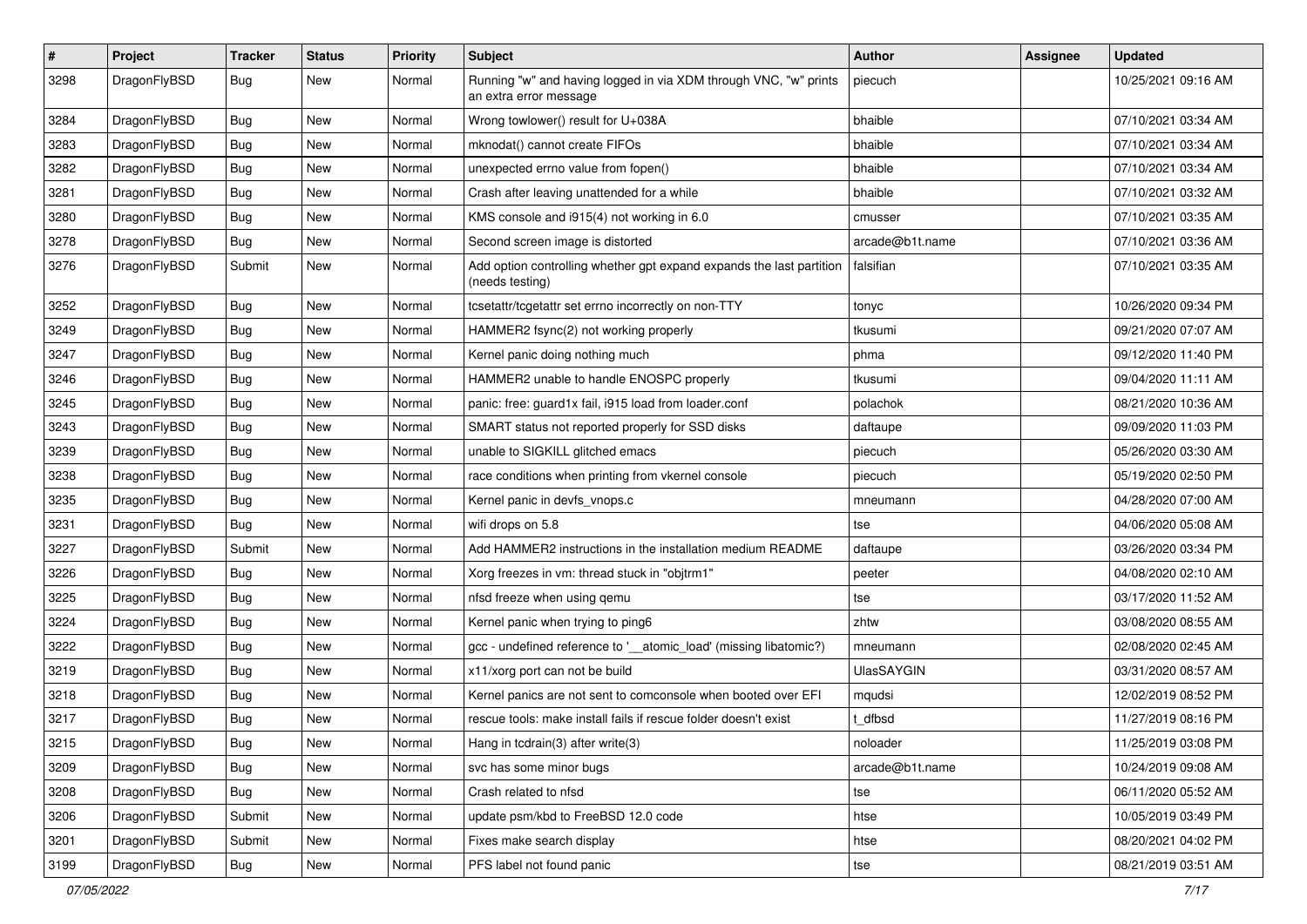| $\sharp$ | Project      | <b>Tracker</b> | <b>Status</b> | <b>Priority</b> | Subject                                                                                                 | <b>Author</b>          | Assignee | <b>Updated</b>      |
|----------|--------------|----------------|---------------|-----------------|---------------------------------------------------------------------------------------------------------|------------------------|----------|---------------------|
| 3197     | DragonFlyBSD | <b>Bug</b>     | New           | Normal          | DragonFly upgrades                                                                                      | tse                    |          | 04/18/2020 04:18 PM |
| 3196     | DragonFlyBSD | Bug            | New           | Normal          | test issue after redmine upgrade (2)                                                                    | tuxillo                |          | 07/05/2019 04:33 AM |
| 3189     | DragonFlyBSD | <b>Bug</b>     | New           | Normal          | Allow DragonFly Mail Agent to accept an alternate config via<br>command line switch                     | iang                   |          | 08/16/2021 12:42 AM |
| 3184     | DragonFlyBSD | Bug            | <b>New</b>    | Normal          | tsleep(9) return value when PCATCH specified                                                            | tkusumi                |          | 04/03/2019 06:49 AM |
| 3170     | DragonFlyBSD | <b>Bug</b>     | New           | Normal          | repeatable nfsd crash                                                                                   | tse                    |          | 06/11/2020 05:52 AM |
| 3165     | DragonFlyBSD | <b>Bug</b>     | New           | Normal          | Looping at boot time                                                                                    | gop                    |          | 12/28/2018 01:04 PM |
| 3157     | DragonFlyBSD | <b>Bug</b>     | New           | Normal          | TP-Link UE300 not working in 5.2-RELEASE                                                                | tuxillo                |          | 11/15/2018 02:08 PM |
| 3154     | DragonFlyBSD | Submit         | New           | Normal          | Update serial handling in bootloader                                                                    | ddegroot               | dillon   | 11/06/2018 11:21 PM |
| 3147     | DragonFlyBSD | Submit         | <b>New</b>    | Normal          | Enable headless installation                                                                            | ddegroot               |          | 10/09/2018 01:25 PM |
| 3143     | DragonFlyBSD | <b>Bug</b>     | New           | Normal          | assertion "0" failed in hammer2 inode xop chain sync                                                    | cbin                   |          | 07/18/2018 12:50 PM |
| 3142     | DragonFlyBSD | Submit         | New           | Normal          | lib/libdmsg: Unbreak using new API EVP_CIPHER_CTX_new()                                                 | tkusumi                |          | 07/08/2018 04:18 AM |
| 3141     | DragonFlyBSD | Bug            | New           | Normal          | dhclient blocks boot process                                                                            | rowo                   |          | 12/16/2018 11:01 AM |
| 3139     | DragonFlyBSD | <b>Bug</b>     | <b>New</b>    | Normal          | USB Mouse Does Not Work in DragonflyBSD guest on VirtualBox                                             | chiguy1256             |          | 06/24/2018 10:14 PM |
| 3135     | DragonFlyBSD | Submit         | New           | Normal          | Add EVFILT_RECV and EVFILT_SEND                                                                         | tautolog               |          | 05/25/2018 09:59 PM |
| 3134     | DragonFlyBSD | Bug            | New           | Normal          | RFC 3021 (/31 networks) appear to be unsupported                                                        | jailbird               |          | 05/16/2018 11:03 PM |
| 3120     | DragonFlyBSD | Bug            | <b>New</b>    | Normal          | Intel AC 8260 firmware does not load                                                                    | Vintodrimmer           |          | 08/28/2018 03:30 AM |
| 3117     | DragonFlyBSD | Bug            | <b>New</b>    | Normal          | Problem with colours if "intel" video-driver used                                                       | dpostolov              |          | 01/07/2018 11:35 PM |
| 3116     | DragonFlyBSD | Bug            | New           | Normal          | da0 detects on very big volume if to _remove_ usb install stick and<br>reboot on Intel NUC5PPYH         | dpostolov              |          | 01/07/2018 09:40 PM |
| 3110     | DragonFlyBSD | Bug            | New           | Normal          | crash with ipfw3 under load                                                                             | bnegre82               |          | 12/09/2017 06:22 AM |
| 3076     | DragonFlyBSD | Bug            | New           | Normal          | sys/dev/netif/ig_hal/e1000_ich8lan.c:1594: sanity checking mixup?                                       | dcb                    |          | 10/11/2017 01:58 AM |
| 3052     | DragonFlyBSD | Bug            | New           | Normal          | panic DragonFly v4.8.1-RELEASE by mounting a malformed NTFS<br>image [64.000]                           | open.source@ribose.com |          | 08/14/2017 03:22 AM |
| 3051     | DragonFlyBSD | Bug            | New           | Normal          | panic DragonFly v4.8.1-RELEASE by mounting a malformed NTFS<br>image [12.000]                           | open.source@ribose.com |          | 08/14/2017 03:20 AM |
| 3049     | DragonFlyBSD | Bug            | New           | Normal          | panic DragonFly v4.8.1-RELEASE by mounting a malformed<br>msdosfs image [12.128]                        | open.source@ribose.com |          | 08/14/2017 02:53 AM |
| 3047     | DragonFlyBSD | Bug            | New           | Normal          | HAMMER critical write error                                                                             | samuel                 |          | 06/19/2019 09:50 AM |
| 3041     | DragonFlyBSD | Submit         | I New         | Normal          | firmware: Remove embedding of multiple images in one module.                                            | Anonymous              |          | 12/25/2020 02:15 AM |
| 3036     | DragonFlyBSD | <b>Bug</b>     | New           | Normal          | panic in icmp_redirect_start() ASSERT_IN_NETISR(0)                                                      | tautolog               |          | 05/11/2017 07:27 PM |
| 3035     | DragonFlyBSD | Bug            | New           | Normal          | panic: assertion "cpu >= 0 && cpu < ncpus" failed in netisr_cpuport<br>at /usr/src/sys/net/netisr2.h:87 | masu                   |          | 05/11/2017 01:24 AM |
| 3029     | DragonFlyBSD | <b>Bug</b>     | <b>New</b>    | Normal          | Running DflyBSD 4.8 on FreeBSD bhyve as a guest                                                         | iron                   |          | 05/13/2022 04:33 AM |
| 3025     | DragonFlyBSD | <b>Bug</b>     | New           | Normal          | sys/dev/powermng/powernow/powernow.c:284: bad comparison?                                               | dcb                    |          | 09/23/2017 07:45 AM |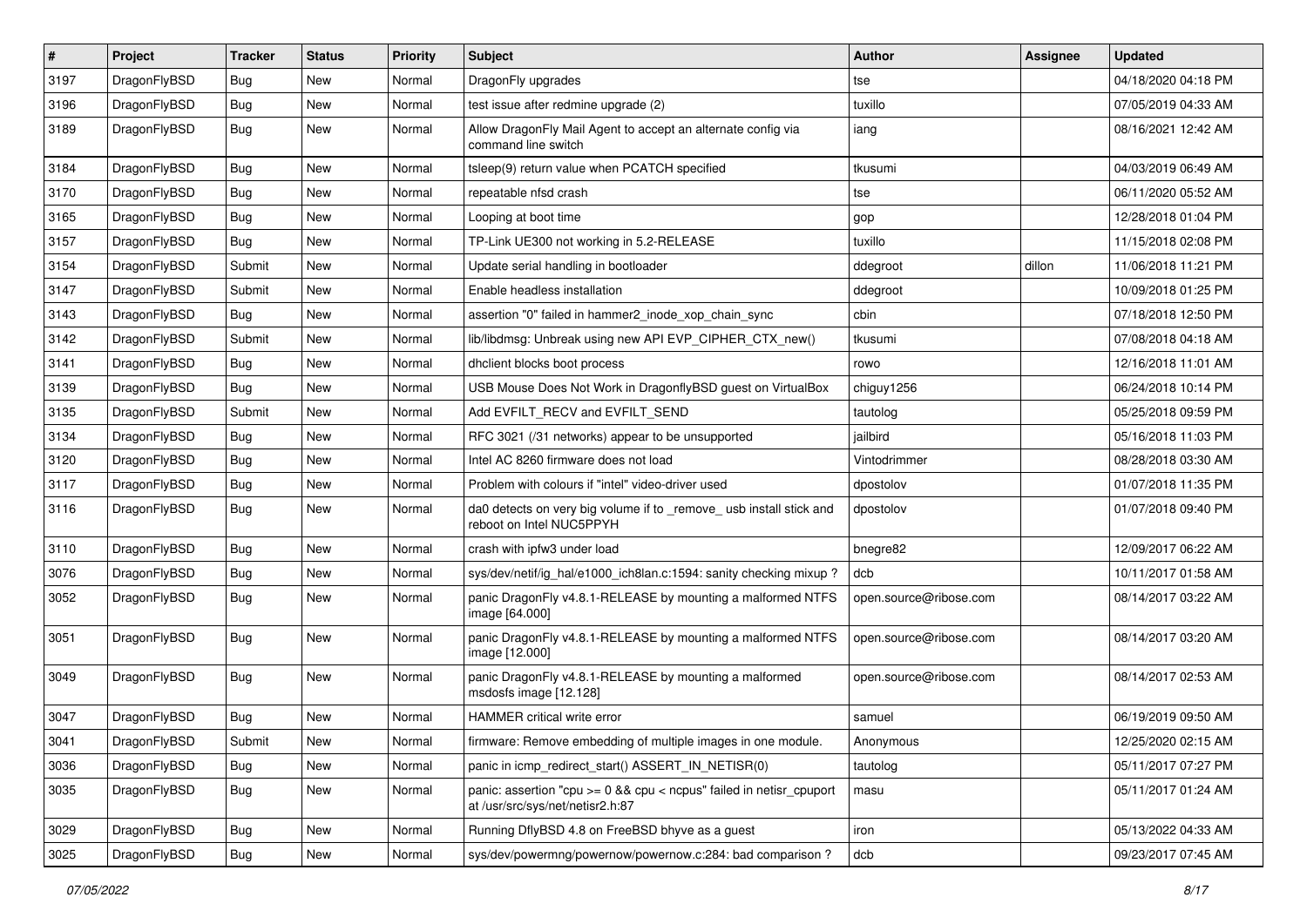| $\sharp$ | Project      | <b>Tracker</b> | <b>Status</b> | <b>Priority</b> | Subject                                                                                                                                                  | <b>Author</b>    | Assignee | <b>Updated</b>      |
|----------|--------------|----------------|---------------|-----------------|----------------------------------------------------------------------------------------------------------------------------------------------------------|------------------|----------|---------------------|
| 3022     | DragonFlyBSD | Bug            | <b>New</b>    | Normal          | sys/dev/netif/ath/ath/if_ath.c:2142: strange bitmask?                                                                                                    | dcb              |          | 04/11/2017 11:49 AM |
| 3018     | DragonFlyBSD | Bug            | <b>New</b>    | Normal          | sys/bus/u4b/wlan/if_run.c:5464]: (style) Redundant condition                                                                                             | dcb              |          | 04/11/2017 11:26 AM |
| 3006     | DragonFlyBSD | <b>Bug</b>     | <b>New</b>    | Normal          | boot0cfg: panic in kern_udev.c in function _udev_dict_set_cstr when<br>installing in VirtualBox                                                          | MichiGreat       |          | 04/01/2017 02:22 PM |
| 2994     | DragonFlyBSD | Bug            | <b>New</b>    | Normal          | Intermittent boot hangs after git: hammer - HAMMER Version 7                                                                                             | davshao          |          | 03/30/2017 02:06 PM |
| 2972     | DragonFlyBSD | <b>Bug</b>     | <b>New</b>    | Normal          | ipfw3 "deny to me" does not work correctly                                                                                                               | mneumann         |          | 12/27/2016 12:11 PM |
| 2970     | DragonFlyBSD | Bug            | <b>New</b>    | Normal          | kernel 4.7: "Is -I" causes panic on UDF filesystem: "bgetvp -<br>overlapping buffer"                                                                     | peeter           |          | 12/21/2016 02:46 AM |
| 2936     | DragonFlyBSD | Bug            | <b>New</b>    | Normal          | loader.efi crashes while loading kernel                                                                                                                  | spaceille        |          | 08/20/2016 06:17 AM |
| 2933     | DragonFlyBSD | Submit         | <b>New</b>    | Normal          | Remove unix domain socket support from cat(1)                                                                                                            | sevan            |          | 08/01/2016 08:10 PM |
| 2924     | DragonFlyBSD | Bug            | <b>New</b>    | Normal          | cat -v fails to tag characters in extended table with M- prefix with<br>some locales                                                                     | sevan            |          | 07/11/2016 07:18 AM |
| 2921     | DragonFlyBSD | Submit         | <b>New</b>    | Normal          | Allow moused to accept userland mouse events                                                                                                             | tautolog         |          | 05/11/2021 04:08 AM |
| 2917     | DragonFlyBSD | Bug            | New           | Normal          | da8: reading primary partition table: error accessing offset<br>000000000000 for 512                                                                     | liweitianux      |          | 05/11/2021 08:43 PM |
| 2898     | DragonFlyBSD | Bug            | <b>New</b>    | Normal          | <b>HAMMER</b> panic                                                                                                                                      | pavalos          |          | 11/03/2018 07:05 AM |
| 2892     | DragonFlyBSD | Bug            | <b>New</b>    | Normal          | swap pager:indefinite wait bufferf error                                                                                                                 | lhmwzy           |          | 02/21/2016 10:32 PM |
| 2891     | DragonFlyBSD | Bug            | <b>New</b>    | Normal          | Kernel panic in IEEE802.11 related code                                                                                                                  | shamaz           |          | 05/29/2016 05:49 PM |
| 2890     | DragonFlyBSD | <b>Bug</b>     | <b>New</b>    | Normal          | not able to boot usb installer on Toshiba Chromebook 2                                                                                                   | johnnywhishbone  |          | 02/22/2016 03:42 AM |
| 2886     | DragonFlyBSD | <b>Bug</b>     | New           | Normal          | dragonfly mail agent: sending a testmail causes high system load                                                                                         | worf             |          | 02/05/2016 05:53 AM |
| 2881     | DragonFlyBSD | Bug            | <b>New</b>    | Normal          | Pulseaudio hangs/resets system when starting X11                                                                                                         | mneumann         |          | 01/09/2016 03:08 AM |
| 2874     | DragonFlyBSD | <b>Bug</b>     | <b>New</b>    | Normal          | make world DESTDIR=/emptydir fails                                                                                                                       | pascii           |          | 12/25/2015 07:04 AM |
| 2863     | DragonFlyBSD | Bug            | <b>New</b>    | Normal          | HAMMER synch tid is zero                                                                                                                                 | shamaz           |          | 12/12/2015 11:24 PM |
| 2857     | DragonFlyBSD | <b>Bug</b>     | <b>New</b>    | Normal          | hammer stalls via bitcoin-qt                                                                                                                             | tkusumi          |          | 11/30/2015 06:52 AM |
| 2852     | DragonFlyBSD | Bug            | New           | Normal          | Hammer File System - hangs on undo during system boot / mount -<br>will not recover on DragonFlyBSD newer than 3.6.0                                     | abale            |          | 05/11/2021 04:07 AM |
| 2840     | DragonFlyBSD | Bug            | <b>New</b>    | Normal          | wrong voltage is reported                                                                                                                                | yellowrabbit2010 |          | 09/11/2015 06:09 PM |
| 2835     | DragonFlyBSD | Bug            | New           | Normal          | /usr/include/c++/5.0/bits/c++locale.h likes<br>POSIX_C_SOURCE>=200809                                                                                    | davshao          |          | 11/18/2015 03:40 AM |
| 2822     | DragonFlyBSD | Bug            | <b>New</b>    | Normal          | USB 3.0 stick throws "reading primary partition table: error<br>accessing offset 000[] for 152" error, while the stick works on any<br>other OS I tested | revuwa           | profmakx | 06/29/2015 05:56 AM |
| 2820     | DragonFlyBSD | <b>Bug</b>     | New           | Normal          | TP-Link USB Wi-Fi adapter cannot be reattached to the system                                                                                             | shamaz           |          | 05/22/2015 09:45 PM |
| 2816     | DragonFlyBSD | Bug            | New           | Normal          | A multitasking process being debugged can get stuck                                                                                                      | phma             |          | 05/19/2015 03:57 AM |
| 2812     | DragonFlyBSD | Bug            | New           | Normal          | Panic on Intel DE3815TYKHE                                                                                                                               | tmorp            |          | 05/14/2015 03:14 PM |
| 2809     | DragonFlyBSD | <b>Bug</b>     | New           | Normal          | hammer mirror-stream                                                                                                                                     | masu             |          | 04/10/2015 12:33 AM |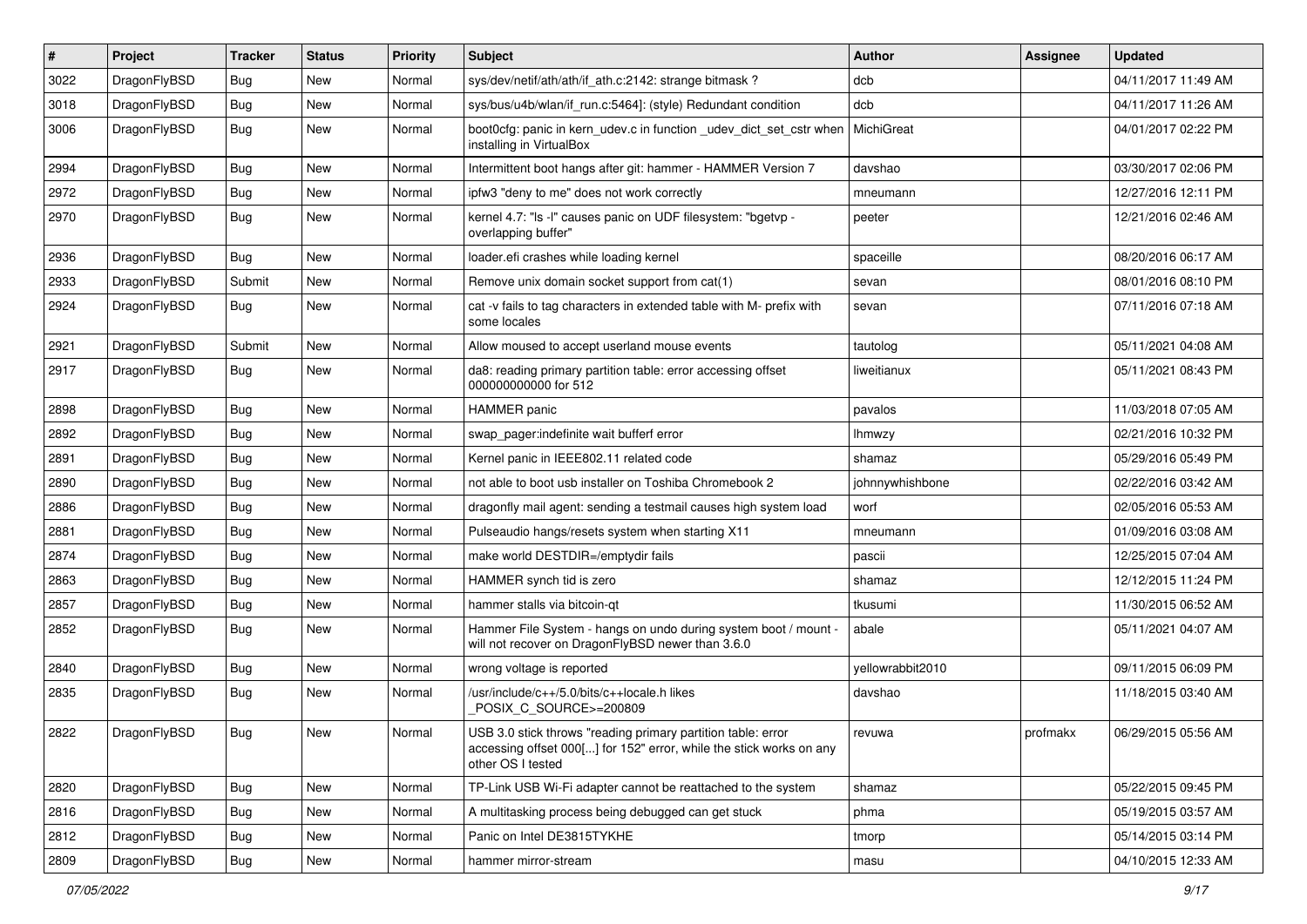| #    | Project      | <b>Tracker</b> | <b>Status</b> | <b>Priority</b> | <b>Subject</b>                                                                                           | <b>Author</b>     | <b>Assignee</b> | <b>Updated</b>      |
|------|--------------|----------------|---------------|-----------------|----------------------------------------------------------------------------------------------------------|-------------------|-----------------|---------------------|
| 2808 | DragonFlyBSD | <b>Bug</b>     | <b>New</b>    | Normal          | X freeze by switching between X and VT - results in black screen                                         | lukesky333        |                 | 05/11/2021 03:55 AM |
| 2806 | DragonFlyBSD | Bug            | <b>New</b>    | Normal          | failed to configure a link-local address on ath0 (errno = 22)                                            | Chingyuan         |                 | 05/25/2021 01:00 AM |
| 2803 | DragonFlyBSD | <b>Bug</b>     | <b>New</b>    | Normal          | HAMMER: Warning: UNDO area too small!                                                                    | ftigeot           |                 | 03/11/2015 03:42 PM |
| 2802 | DragonFlyBSD | Bug            | <b>New</b>    | Normal          | USB Wifi urtwn0 crash from cd boot                                                                       | opvalues          |                 | 03/10/2015 01:07 AM |
| 2799 | DragonFlyBSD | Bug            | <b>New</b>    | Normal          | Fatal trap 12 caused by moused(8) -p /dev/cual0                                                          | opvalues          |                 | 03/04/2015 11:01 PM |
| 2788 | DragonFlyBSD | <b>Bug</b>     | New           | Normal          | ioctl GSLICEINFO: Not working for vnode slice                                                            | mneumann          |                 | 02/12/2015 07:49 AM |
| 2746 | DragonFlyBSD | Bug            | <b>New</b>    | Normal          | some fraction of xterms started from the xmonad window manager<br>get killed with SIGALRM                | isenmann          | profmakx        | 12/28/2014 02:51 AM |
| 2738 | DragonFlyBSD | Bug            | <b>New</b>    | Normal          | Hammer: Strange behavior when trying to recover old version of<br>moved file                             | roland            |                 | 11/20/2014 08:02 AM |
| 2712 | DragonFlyBSD | <b>Bug</b>     | <b>New</b>    | Normal          | connect(2) returns EINVAL when retrying after ECONNREFUSED                                               | jorisgio          |                 | 08/14/2014 05:31 PM |
| 2708 | DragonFlyBSD | <b>Bug</b>     | <b>New</b>    | Normal          | unable to send TCP nor UDP on age(4) interface                                                           | dermiste          |                 | 05/11/2021 03:54 AM |
| 2688 | DragonFlyBSD | Bug            | <b>New</b>    | Normal          | 67613368bdda7 Fix wrong checks for U4B presence Asrock Z77M<br>difficulty detecting USB keyboard         | davshao           |                 | 06/28/2014 07:08 PM |
| 2687 | DragonFlyBSD | Bug            | <b>New</b>    | Normal          | natacontrol software RAID in installer                                                                   | csmelosky         |                 | 06/22/2014 12:03 PM |
| 2674 | DragonFlyBSD | <b>Bug</b>     | <b>New</b>    | Normal          | <b>GPT Support</b>                                                                                       | ftigeot           |                 | 12/28/2015 02:54 PM |
| 2652 | DragonFlyBSD | Bug            | <b>New</b>    | Normal          | 189a0ff3761b47  ix: Implement MSI-X support locks up Lenovo<br>S10 Intel Atom n270                       | davshao           |                 | 05/14/2014 01:55 AM |
| 2647 | DragonFlyBSD | <b>Bug</b>     | <b>New</b>    | Normal          | HAMMER panic on 3.6.0                                                                                    | tuxillo           |                 | 05/11/2021 03:54 AM |
| 2645 | DragonFlyBSD | Bug            | <b>New</b>    | Normal          | panic with dsched fq and ioprio                                                                          | jyoung15          |                 | 02/20/2014 07:29 AM |
| 2641 | DragonFlyBSD | <b>Bug</b>     | <b>New</b>    | Normal          | Panic when loading natapci as module                                                                     | tuxillo           |                 | 05/11/2021 03:54 AM |
| 2630 | DragonFlyBSD | Bug            | New           | Normal          | Bring in latest iconv fixes from FreeBSD10 as well as csmapper<br>updates                                | tuxillo           |                 | 05/11/2021 03:54 AM |
| 2629 | DragonFlyBSD | <b>Bug</b>     | <b>New</b>    | Normal          | Replace gcc44 with llvm34, clang34, and libc++                                                           | tuxillo           |                 | 06/02/2014 02:30 PM |
| 2626 | DragonFlyBSD | Bug            | <b>New</b>    | Normal          | iwn driver drops with error: "firmware error 'iwn intr: fatal firmware<br>error""                        | rodyaj            |                 | 01/09/2014 05:50 AM |
| 2622 | DragonFlyBSD | <b>Bug</b>     | <b>New</b>    | Normal          | VAIO FIT15E fn keys support                                                                              | nonsolosoft       |                 | 12/31/2013 01:31 AM |
| 2621 | DragonFlyBSD | Bug            | <b>New</b>    | Normal          | core dump using cdrom                                                                                    | nonsolosoft       |                 | 12/27/2013 12:43 AM |
| 2620 | DragonFlyBSD | <b>Bug</b>     | <b>New</b>    | Normal          | moused problem                                                                                           | FilippoMo         |                 | 12/20/2013 10:32 AM |
| 2619 | DragonFlyBSD | i Bug          | <b>New</b>    | Normal          | Dragon Fly 3.6 can't be installed on a 6TB volume                                                        | ftigeot           |                 | 02/23/2014 11:55 PM |
| 2618 | DragonFlyBSD | Bug            | <b>New</b>    | Normal          | mouse problem on RELEASE-3_6_0                                                                           | FilippoMo         |                 | 12/20/2013 03:26 AM |
| 2611 | DragonFlyBSD | <b>Bug</b>     | New           | Normal          | Change in IP address results in network not working                                                      | phma              |                 | 12/05/2013 07:55 PM |
| 2609 | DragonFlyBSD | <b>Bug</b>     | New           | Normal          | master: panic: assertion<br>"LWKT_TOKEN_HELD_ANY(vm_object_token(object))" failed in<br>swp_pager_lookup | thomas.nikolajsen |                 | 11/28/2013 11:36 AM |
| 2604 | DragonFlyBSD | <b>Bug</b>     | New           | Normal          | dell laptop does not boot with LATEST                                                                    | isenmann          |                 | 11/20/2013 02:07 AM |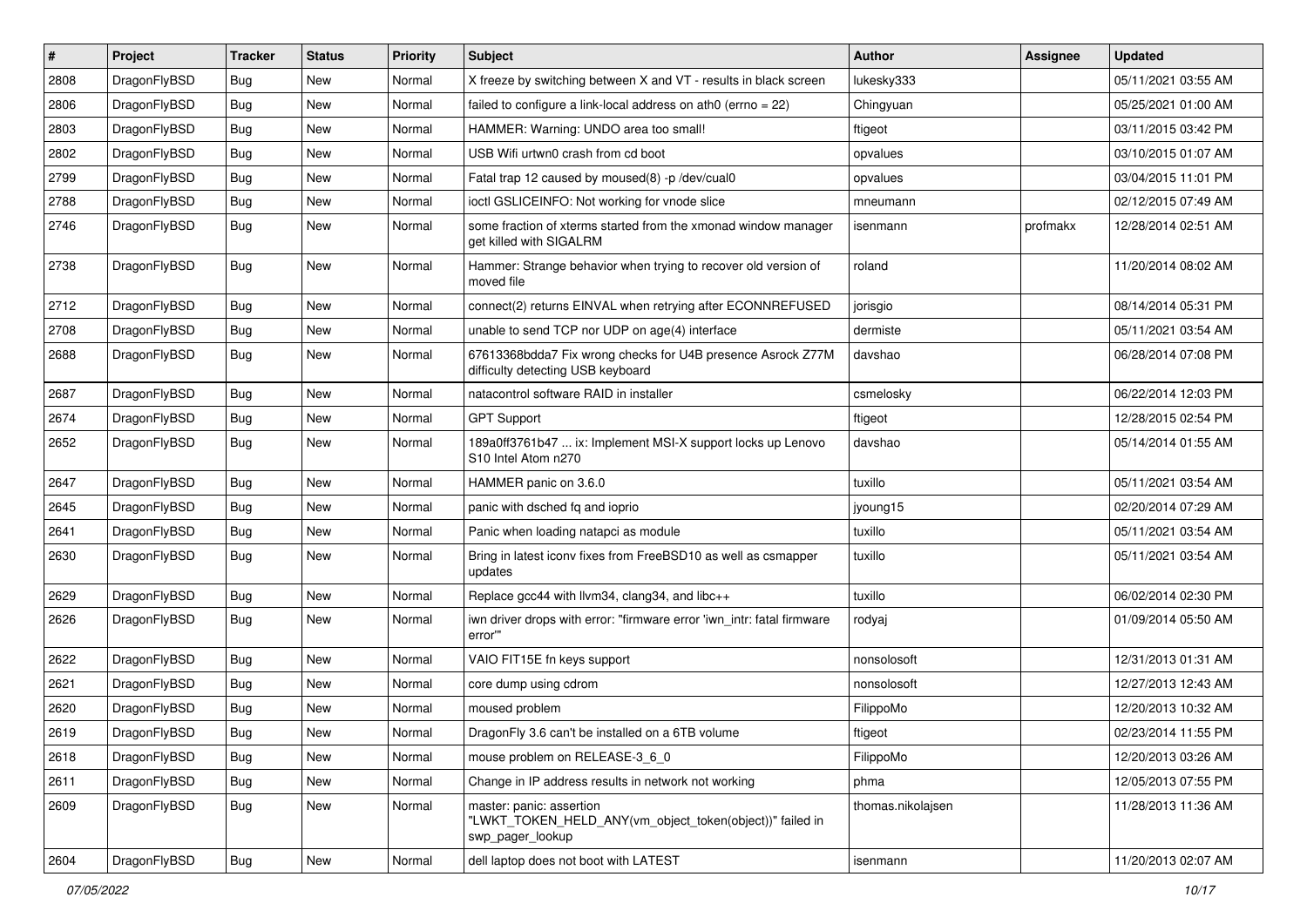| #    | Project      | <b>Tracker</b> | <b>Status</b> | <b>Priority</b> | Subject                                                                                                                      | <b>Author</b>     | Assignee  | <b>Updated</b>      |
|------|--------------|----------------|---------------|-----------------|------------------------------------------------------------------------------------------------------------------------------|-------------------|-----------|---------------------|
| 2598 | DragonFlyBSD | Bug            | <b>New</b>    | Normal          | i386 via USB Booting                                                                                                         | mbzadegan         |           | 10/21/2013 02:28 AM |
| 2595 | DragonFlyBSD | Bug            | New           | Normal          | DragonFly 3.4.3 crashes on SUN Blade X6250 with Qlogic ISP 2432<br>FC card                                                   | Turvamies         |           | 10/07/2013 11:53 AM |
| 2587 | DragonFlyBSD | Bug            | <b>New</b>    | Normal          | SATA DVD writer not detected by DragonFly                                                                                    | srussell          |           | 09/04/2020 08:55 AM |
| 2586 | DragonFlyBSD | Bug            | <b>New</b>    | Normal          | pf: "modulate" state seems problematic                                                                                       | srussell          |           | 09/25/2013 07:36 PM |
| 2585 | DragonFlyBSD | Bug            | New           | Normal          | Dfly 3.4.3 on ESXi 5.1, HP Smart Array P410 passthrough<br>recognised, but not functioning                                   | yggdrasil         | swildner  | 05/09/2022 08:14 AM |
| 2577 | DragonFlyBSD | Bug            | <b>New</b>    | Normal          | virtio-blk iops performance is cpu limited on high end devices                                                               | gjs278            | vsrinivas | 08/01/2013 02:28 PM |
| 2569 | DragonFlyBSD | Bug            | <b>New</b>    | Normal          | ctime NFS                                                                                                                    | ferney            |           | 08/11/2013 04:35 AM |
| 2568 | DragonFlyBSD | Bug            | New           | Normal          | AHCI panic                                                                                                                   | josepht           |           | 06/07/2013 05:52 PM |
| 2565 | DragonFlyBSD | Bug            | <b>New</b>    | Normal          | "ifconfig ix0 up" panic                                                                                                      | Itpig402a         |           | 06/03/2013 05:46 AM |
| 2557 | DragonFlyBSD | Bug            | <b>New</b>    | Normal          | stock 3.4.1 kernel halts during booting if dm and dm_target_crypt<br>are loaded and RAID controller is present               | phma              |           | 05/12/2013 10:38 PM |
| 2544 | DragonFlyBSD | Bug            | New           | Normal          | live DVD system boot (menu option 1) caused db> prompt on<br>PE1950                                                          | estrabd           |           | 05/11/2021 03:54 AM |
| 2535 | DragonFlyBSD | Bug            | New           | Normal          | Imap processes apparentlt blocked on disk I/O                                                                                | ftigeot           |           | 04/02/2013 09:31 AM |
| 2531 | DragonFlyBSD | Bug            | <b>New</b>    | Normal          | camcontrol fails to disable APM                                                                                              | m.lombardi85      |           | 03/23/2013 12:28 PM |
| 2526 | DragonFlyBSD | Bug            | New           | Normal          | hammer cleanup doesn't run on first day of DST                                                                               | pavalos           |           | 10/18/2016 05:28 PM |
| 2520 | DragonFlyBSD | Bug            | New           | Normal          | panic: assertion "IS_SERIALIZED((ifp->if_serializer))" failed in<br>if_default_serialize_assert at /usr/src/sys/net/if.c:437 | ano               |           | 03/09/2013 12:14 AM |
| 2509 | DragonFlyBSD | Bug            | <b>New</b>    | Normal          | Redefinition of DIRBLKSIZ in restore(8)                                                                                      | swildner          |           | 06/04/2022 04:40 AM |
| 2498 | DragonFlyBSD | Bug            | New           | Normal          | DFBSD v3.2.2-RELEASE - LIST_FIRST(&bp->b_dep) == NULL"<br>failed in vfs_vmio_release                                         | tuxillo           |           | 05/31/2022 04:09 PM |
| 2496 | DragonFlyBSD | Bug            | <b>New</b>    | Normal          | NTFS malloc limit exceeded                                                                                                   | plasmob           | tuxillo   | 02/19/2013 08:47 AM |
| 2493 | DragonFlyBSD | Bug            | <b>New</b>    | Normal          | vidcontrol: invalid video mode name                                                                                          | Svarov            |           | 01/24/2013 09:55 AM |
| 2490 | DragonFlyBSD | Bug            | New           | Normal          | nmalloc should color addresses to avoid cache bank conflictsw                                                                | vsrinivas         |           | 06/10/2014 05:51 AM |
| 2489 | DragonFlyBSD | Bug            | <b>New</b>    | Normal          | nmalloc doesn't cache VA for allocations > 8KB                                                                               | vsrinivas         |           | 06/10/2014 05:51 AM |
| 2473 | DragonFlyBSD | Bug            | New           | Normal          | Kernel crash when trying to up the wpi0 device (Dfly<br>v3.3.0.758.g47388-DEVELOPMENT)                                       | tomaz             |           | 02/24/2014 08:50 AM |
| 2453 | DragonFlyBSD | Bug            | New           | Normal          | panic: assertion "gd->gd spinlocks == $0$ " failed                                                                           | Johannes.Hofmann  |           | 11/12/2012 12:54 PM |
| 2444 | DragonFlyBSD | <b>Bug</b>     | New           | Normal          | Crash during Hammer overnight cleanup                                                                                        | justin            |           | 11/04/2012 07:58 AM |
| 2436 | DragonFlyBSD | <b>Bug</b>     | New           | Normal          | panic: assertion "lp->lwp_qcpu == dd->cpuid" failed in<br>dfly_acquire_curproc                                               | thomas.nikolajsen |           | 01/23/2013 11:07 AM |
| 2434 | DragonFlyBSD | <b>Bug</b>     | New           | Normal          | BTX Halted - Boot fails on USB/GUI                                                                                           | lucmv             |           | 10/17/2012 08:12 PM |
| 2430 | DragonFlyBSD | Bug            | New           | Normal          | Alternate Password Hash method                                                                                               | robin.carey1      |           | 10/07/2012 06:28 AM |
| 2416 | DragonFlyBSD | <b>Bug</b>     | New           | Normal          | ".' entry can be removed on mounted nfs filesystem                                                                           | ftigeot           | tuxillo   | 06/03/2014 04:40 AM |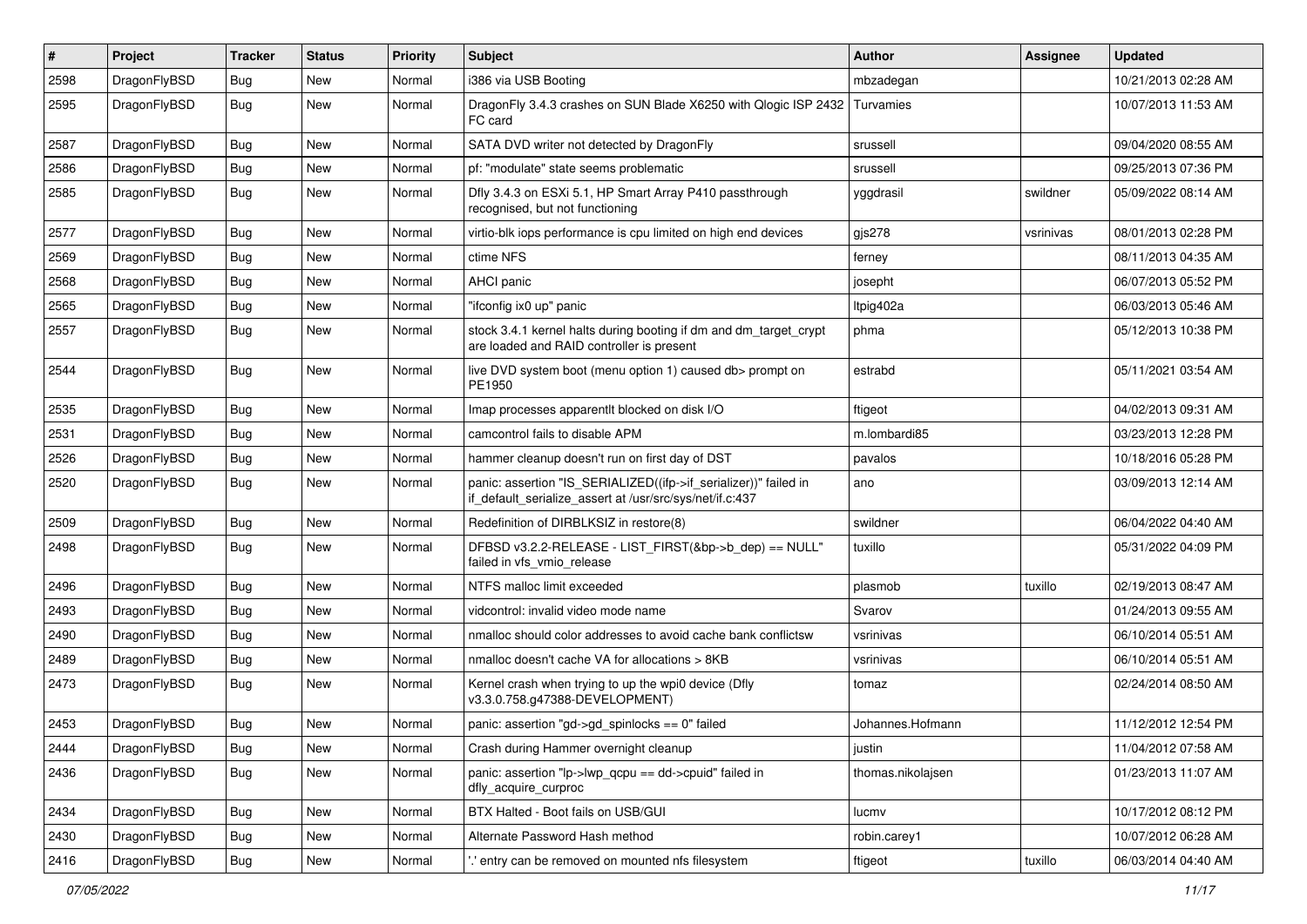| $\sharp$ | Project      | <b>Tracker</b> | <b>Status</b> | <b>Priority</b> | Subject                                                                                                    | <b>Author</b> | Assignee  | <b>Updated</b>      |
|----------|--------------|----------------|---------------|-----------------|------------------------------------------------------------------------------------------------------------|---------------|-----------|---------------------|
| 2412     | DragonFlyBSD | Bug            | New           | Normal          | wlan0 fails to get address via dhclient                                                                    | nonsolosoft   |           | 08/30/2012 05:55 AM |
| 2389     | DragonFlyBSD | Bug            | New           | Normal          | computer crashed while listing processes                                                                   | phma          |           | 06/18/2012 02:49 PM |
| 2387     | DragonFlyBSD | Bug            | New           | Normal          | hammer ignores -t during dedup                                                                             | phma          |           | 06/17/2012 12:30 PM |
| 2371     | DragonFlyBSD | Bug            | New           | Normal          | Timezone problem with America/Sao_Paulo                                                                    | raitech       |           | 05/17/2012 01:42 PM |
| 2370     | DragonFlyBSD | Bug            | <b>New</b>    | Normal          | panic: ffs_valloc: dup alloc                                                                               | marino        | vsrinivas | 02/01/2013 09:28 AM |
| 2369     | DragonFlyBSD | Bug            | <b>New</b>    | Normal          | panic: Bad link elm 0xffffffe07edf6068 next->prev != elm                                                   | jaydg         |           | 08/15/2012 03:04 AM |
| 2331     | DragonFlyBSD | Bug            | New           | Normal          | reading mouse mode from unopen file descriptor hangs mouse<br>driver                                       | phma          |           | 03/14/2012 09:43 AM |
| 2329     | DragonFlyBSD | Bug            | New           | Normal          | ibm x3550 & acpi                                                                                           | ano           |           | 06/03/2014 11:37 AM |
| 2324     | DragonFlyBSD | Bug            | <b>New</b>    | Normal          | natacotrol support > 2TB not working even after the ftigeot patch                                          | zenny         |           | 03/03/2012 01:00 AM |
| 2319     | DragonFlyBSD | <b>Bug</b>     | New           | Normal          | crypt/passwd forward compat                                                                                | c.turner1     |           | 02/28/2012 12:39 PM |
| 2316     | DragonFlyBSD | <b>Bug</b>     | <b>New</b>    | Normal          | Ungraceful invalid password handling for adding a new user in the<br>installer                             | rune          |           | 04/27/2012 11:23 PM |
| 2311     | DragonFlyBSD | Bug            | New           | Normal          | Xorg crash having something to do with drm                                                                 | phma          |           | 02/22/2012 09:59 AM |
| 2308     | DragonFlyBSD | Bug            | New           | Normal          | System freeze when unloading snd_hda                                                                       | jaydg         |           | 02/19/2012 07:15 AM |
| 2306     | DragonFlyBSD | <b>Bug</b>     | New           | Normal          | a crash starts the kernel debugger in text mode, but just reboots in X                                     | phma          |           | 02/11/2012 08:02 PM |
| 2297     | DragonFlyBSD | <b>Bug</b>     | New           | Normal          | strange NFS (client) error messages / problems                                                             | Anonymous     |           | 02/19/2012 02:59 PM |
| 2292     | DragonFlyBSD | Bug            | New           | Normal          | re interface with jumbo frames (mtu larger than 1500) hangs after<br>some traffic                          | Anonymous     |           | 01/31/2012 12:11 AM |
| 2287     | DragonFlyBSD | Bug            | New           | Normal          | HAMMER(ROOT) Illegal UNDO TAIL signature at<br>300000001967c000                                            | y0n3t4n1      |           | 11/07/2018 01:22 AM |
| 2283     | DragonFlyBSD | Bug            | New           | Normal          | DFBSD DragonFly v2.13.0.957.g4f459 - pmap_release: page<br>should already be gone 0xc27120bc               | tuxillo       |           | 01/23/2012 03:03 AM |
| 2265     | DragonFlyBSD | <b>Bug</b>     | New           | Normal          | mbsrtowcs does not properly handle invalid mbstate_t in ps                                                 | c.turner1     | swildner  | 01/10/2012 07:56 PM |
| 2254     | DragonFlyBSD | <b>Bug</b>     | New           | Normal          | panic: assertion "ref < &td->td_toks_end" failed in lwkt_gettoken at<br>/usr/src/sys/kern/lwkt token.c:588 | eocallaghan   |           | 12/05/2011 10:21 PM |
| 2250     | DragonFlyBSD | Bug            | <b>New</b>    | Normal          | Kernel panic                                                                                               | adamk         |           | 11/23/2018 01:10 AM |
| 2248     | DragonFlyBSD | <b>Bug</b>     | New           | Normal          | sysctl panic                                                                                               | pavalos       |           | 11/23/2011 06:23 PM |
| 2245     | DragonFlyBSD | Bug            | New           | Normal          | panic: assertion "ref < &td->td_toks_end" failed in lwkt_gettoken at<br>/usr/src/sys/kern/lwkt_token.c:588 | juanfra684    |           | 11/22/2011 07:41 PM |
| 2224     | DragonFlyBSD | <b>Bug</b>     | New           | Normal          | v2.13.0.291.gaa7ec - Panic on fq while installing world                                                    | tuxillo       |           | 11/18/2011 01:40 AM |
| 2210     | DragonFlyBSD | <b>Bug</b>     | <b>New</b>    | Normal          | Bugtracker cannot assign default project for new users                                                     | ahuete.devel  |           | 11/17/2011 11:30 AM |
| 2199     | DragonFlyBSD | Bug            | New           | Normal          | screen segfaults if utmpx isn't present                                                                    | pavalos       |           | 11/15/2011 10:52 PM |
| 2182     | DragonFlyBSD | <b>Bug</b>     | <b>New</b>    | Normal          | if_msk PHY FIFO underrun/overflow                                                                          | nonsolosoft   |           | 09/03/2012 06:39 AM |
| 2171     | DragonFlyBSD | <b>Bug</b>     | New           | Normal          | DFBSD v2.13.0.151.gdc8442 - panic: assertion "(*ptep &<br>$(PG_MANAGED PG_V)$ == $PG_V$ "                  | tuxillo       |           | 11/04/2011 05:06 PM |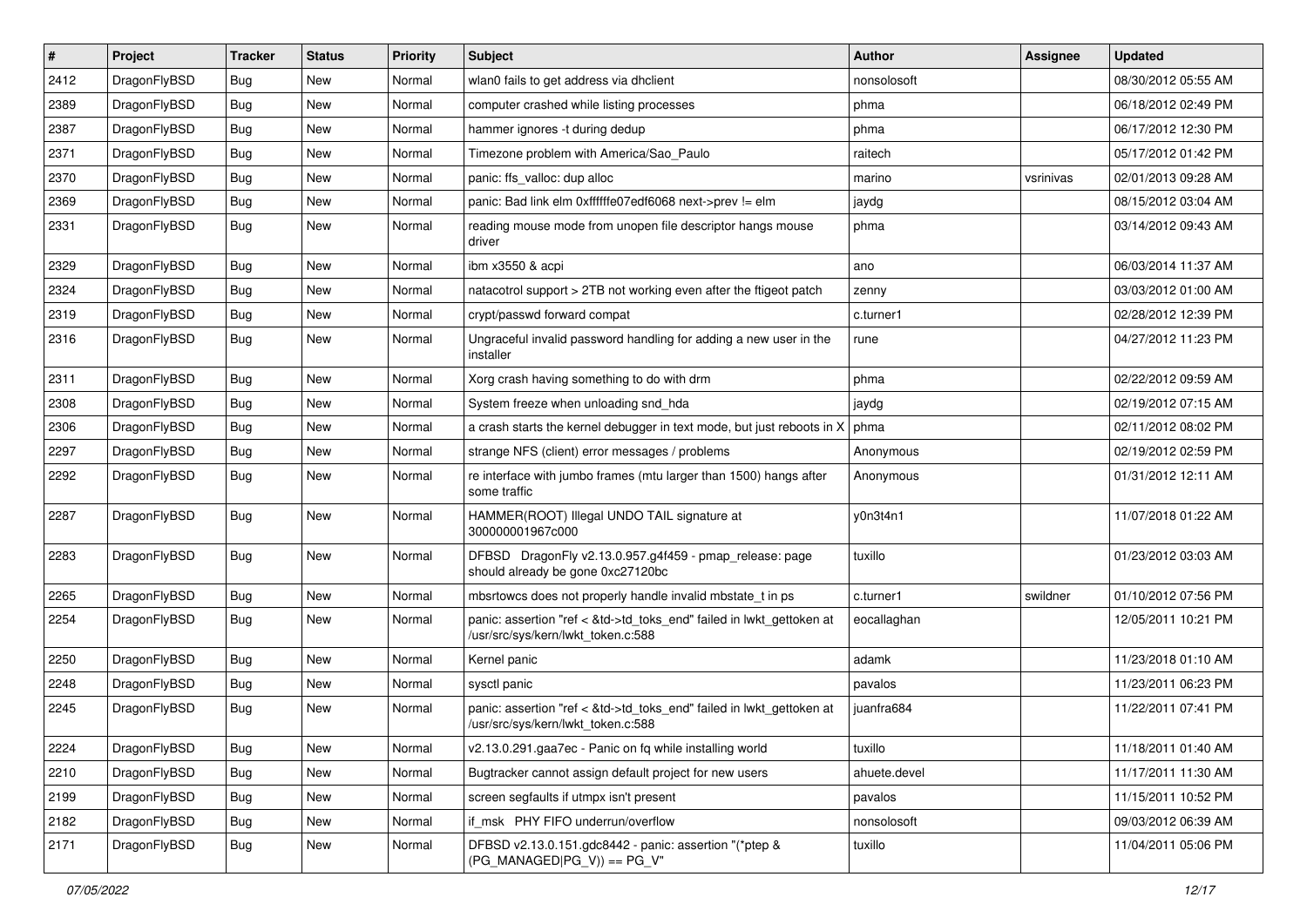| $\sharp$ | Project      | <b>Tracker</b> | <b>Status</b> | <b>Priority</b> | Subject                                                                        | <b>Author</b> | Assignee  | <b>Updated</b>      |
|----------|--------------|----------------|---------------|-----------------|--------------------------------------------------------------------------------|---------------|-----------|---------------------|
| 2167     | DragonFlyBSD | <b>Bug</b>     | New           | Normal          | shutdown/reboot fails after uptime msg                                         | marino        |           | 11/28/2011 03:01 AM |
| 2166     | DragonFlyBSD | Bug            | New           | Normal          | DFBSD v2.13.0.109.g05b9d - Strange lockups                                     | tuxillo       |           | 10/29/2011 11:20 AM |
| 2164     | DragonFlyBSD | <b>Bug</b>     | New           | Normal          | panic on reboot from usb.                                                      | eocallaghan   |           | 10/27/2011 09:29 AM |
| 2161     | DragonFlyBSD | <b>Bug</b>     | New           | Normal          | Outdated xorg.conf file gets installed into etc and screws up mouse            | eocallaghan   |           | 10/27/2011 01:51 PM |
| 2158     | DragonFlyBSD | Bug            | <b>New</b>    | Normal          | iwn panics with assertion on boot.                                             | eocallaghan   |           | 10/24/2011 04:13 PM |
| 2154     | DragonFlyBSD | <b>Bug</b>     | <b>New</b>    | Normal          | vkernel copyout() doesn't return EFAULT on error                               | vsrinivas     |           | 10/20/2011 03:53 AM |
| 2153     | DragonFlyBSD | <b>Bug</b>     | New           | Normal          | Too many unuseful warnings at boot                                             | juanfra684    |           | 10/18/2011 10:16 PM |
| 2138     | DragonFlyBSD | <b>Bug</b>     | <b>New</b>    | Normal          | > 100% CPU usage                                                               | robin.carey1  |           | 09/26/2011 12:20 PM |
| 2136     | DragonFlyBSD | <b>Bug</b>     | New           | Normal          | socketpair() doesn't free file descriptors on copyout failure                  | vsrinivas     |           | 04/05/2013 09:13 AM |
| 2129     | DragonFlyBSD | Bug            | New           | Normal          | DFBSD v2.11.0.661.gf9438 i386 - panic: lockmgr thrd_sleep                      | tuxillo       |           | 09/05/2011 09:49 AM |
| 2125     | DragonFlyBSD | <b>Bug</b>     | New           | Normal          | Weird garbage in dmesg                                                         | herrgard      |           | 08/30/2011 08:04 PM |
| 2124     | DragonFlyBSD | <b>Bug</b>     | <b>New</b>    | Normal          | getty repeating too quickly on port /dev/ttyv0                                 | sgeorge.ml    |           | 09/01/2011 04:28 AM |
| 2123     | DragonFlyBSD | <b>Bug</b>     | <b>New</b>    | Normal          | hammer is losing files                                                         | schmir        |           | 08/30/2011 07:56 PM |
| 2122     | DragonFlyBSD | Submit         | New           | Normal          | [Review] Fixes to the VFS layer                                                | ftigeot       |           | 05/31/2022 03:25 PM |
| 2115     | DragonFlyBSD | <b>Bug</b>     | New           | Normal          | [msk] system freeze after receive some paquet                                  | bsdsx         |           | 08/22/2011 10:22 AM |
| 2113     | DragonFlyBSD | <b>Bug</b>     | New           | Normal          | nmalloc threaded program fork leak                                             | vsrinivas     | vsrinivas | 08/11/2011 07:25 PM |
| 2107     | DragonFlyBSD | <b>Bug</b>     | New           | Normal          | 2.10.1 sata dvd drive issue                                                    | ausppc        |           | 07/31/2011 08:41 PM |
| 2104     | DragonFlyBSD | <b>Bug</b>     | New           | Normal          | network configuration seg. fault on install CD                                 | navratil      |           | 07/26/2011 07:55 AM |
| 2099     | DragonFlyBSD | Bug            | <b>New</b>    | Normal          | page fault panic in vm system                                                  | pavalos       |           | 07/10/2011 08:51 AM |
| 2098     | DragonFlyBSD | Submit         | New           | Normal          | [PATCH] correct ath man page example<br>(/usr/src/share/man/man4/ath.4)        | nobody        |           | 11/15/2011 12:27 AM |
| 2094     | DragonFlyBSD | Bug            | <b>New</b>    | Normal          | Segfault when gdb printing backtrace from core dump                            | greenrd       |           | 06/25/2011 04:14 PM |
| 2092     | DragonFlyBSD | Bug            | <b>New</b>    | Normal          | Panic: Bad link elm 0x next->prev != elm                                       | masterblaster | dillon    | 12/04/2011 12:49 PM |
| 2085     | DragonFlyBSD | <b>Bug</b>     | New           | Normal          | panic: assertion: (m->flags & PG_MAPPED) == 0 in<br>vm_page_free_toq           | vsrinivas     |           | 06/10/2011 07:48 AM |
| 2084     | DragonFlyBSD | Bug            | <b>New</b>    | Normal          | DFBSD v2.11.0.242.g4d317 - panic: zone: entry not free                         | tuxillo       |           | 07/03/2012 01:23 AM |
| 2082     | DragonFlyBSD | <b>Bug</b>     | <b>New</b>    | Normal          | dfbsd 2.10.1 amd64 - mc port build error with 'bmake bin-install'              | sun-doctor    |           | 05/25/2011 07:18 PM |
| 2080     | DragonFlyBSD | Bug            | New           | Normal          | panic: lockmgr thrd sleep: called from interrupt, ipi, or hard code<br>section | rumcic        |           | 05/30/2011 05:06 PM |
| 2078     | DragonFlyBSD | Bug            | New           | Normal          | DFBSD i386 v2.11.0.201.g3ed2f - Panic during installworld into a<br>vn0 device | tuxillo       |           | 05/19/2011 07:50 PM |
| 2077     | DragonFlyBSD | Bug            | New           | Normal          | USB devices conflicting                                                        | srussell      |           | 05/17/2011 05:12 PM |
| 2075     | DragonFlyBSD | <b>Bug</b>     | New           | Normal          | pflogd on x86_64                                                               | fanch         |           | 05/16/2011 04:04 PM |
| 2072     | DragonFlyBSD | <b>Bug</b>     | New           | Normal          | Fatal trap 12: stopped at lwkt_send_ipiq3                                      | rumcic        |           | 05/17/2011 04:12 AM |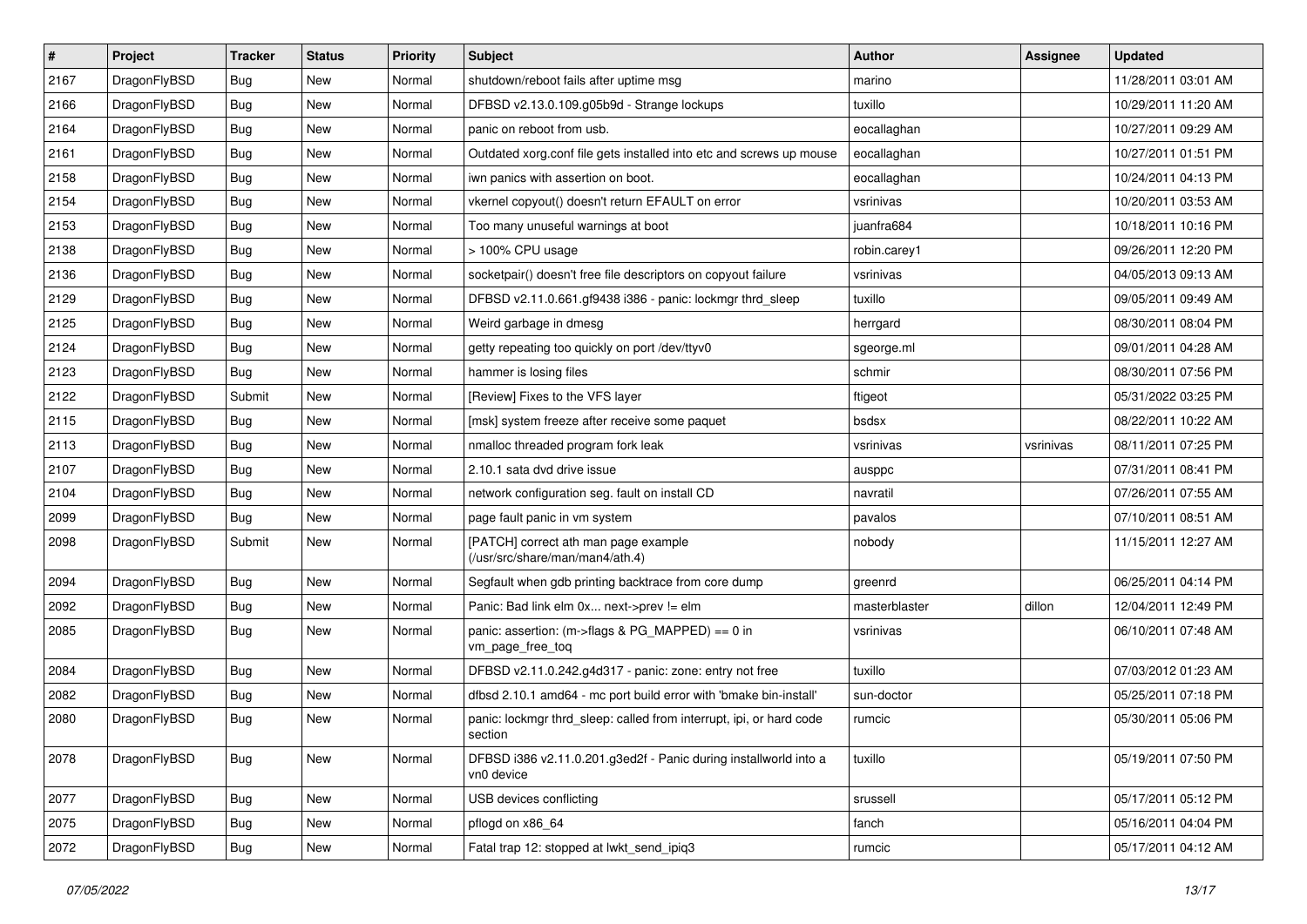| $\vert$ # | <b>Project</b> | <b>Tracker</b> | <b>Status</b> | Priority | <b>Subject</b>                                                                                                                                                                                    | <b>Author</b>      | Assignee | <b>Updated</b>      |
|-----------|----------------|----------------|---------------|----------|---------------------------------------------------------------------------------------------------------------------------------------------------------------------------------------------------|--------------------|----------|---------------------|
| 2067      | DragonFlyBSD   | <b>Bug</b>     | <b>New</b>    | Normal   | sound/pcm: "play interrupt timeout, channel dead"                                                                                                                                                 | matthiasr          |          | 05/11/2021 03:55 AM |
| 2061      | DragonFlyBSD   | Bug            | <b>New</b>    | Normal   | USB keyboard boot panic                                                                                                                                                                           | sjg                |          | 05/04/2012 12:20 AM |
| 2055      | DragonFlyBSD   | <b>Bug</b>     | <b>New</b>    | Normal   | $\operatorname{csh}$ + IPV6 + bridge => connection freezes                                                                                                                                        | steve              |          | 04/24/2011 07:13 PM |
| 2052      | DragonFlyBSD   | <b>Bug</b>     | <b>New</b>    | Normal   | Kernel panic: CPU APIC ID out of range                                                                                                                                                            | Anonymous          |          | 05/02/2011 11:06 AM |
| 2051      | DragonFlyBSD   | Bug            | <b>New</b>    | Normal   | No ipv6 lan route entry created on 2.10                                                                                                                                                           | ftigeot            |          | 04/21/2011 10:37 AM |
| 2048      | DragonFlyBSD   | Bug            | <b>New</b>    | Normal   | panic: ffs sync: rofs mod                                                                                                                                                                         | pavalos            |          | 04/12/2011 05:45 AM |
| 2045      | DragonFlyBSD   | Bug            | <b>New</b>    | Normal   | ral(4): Fatal trap 12: page fault while in kernel mode (two panics)                                                                                                                               | herrgard           |          | 11/03/2011 05:34 PM |
| 2042      | DragonFlyBSD   | <b>Bug</b>     | <b>New</b>    | Normal   | kernel panic, when run boot0cfg                                                                                                                                                                   | sepherosa          |          | 05/31/2022 03:01 PM |
| 2008      | DragonFlyBSD   | Bug            | <b>New</b>    | Normal   | lwkt setcpu remote: td->td flags 00800621 console flood                                                                                                                                           | pavalos            |          | 03/06/2011 09:37 PM |
| 2004      | DragonFlyBSD   | Bug            | New           | Normal   | LWKT_WAIT_IPIQ panic                                                                                                                                                                              | steve              |          | 03/08/2011 05:46 PM |
| 1990      | DragonFlyBSD   | <b>Bug</b>     | <b>New</b>    | Normal   | /mnt too large to mount                                                                                                                                                                           | peur.neu           |          | 02/16/2011 11:24 PM |
| 1984      | DragonFlyBSD   | <b>Bug</b>     | New           | Normal   | hammer mount fails after crash - HAMMER: FIFO record bad head<br>signature                                                                                                                        | thomas.nikolajsen  |          | 03/08/2011 06:57 PM |
| 1975      | DragonFlyBSD   | Bug            | New           | Normal   | Applications seg fault in select() and poll()                                                                                                                                                     | rumcic             |          | 05/31/2022 02:58 PM |
| 1969      | DragonFlyBSD   | Bug            | New           | Normal   | pf-related network problem                                                                                                                                                                        | pavalos            | lentferj | 02/01/2011 06:57 PM |
| 1964      | DragonFlyBSD   | <b>Bug</b>     | <b>New</b>    | Normal   | iwn (panic assertion : wlan assert serialized)                                                                                                                                                    | sjmm.ptr           | josepht  | 02/01/2011 12:57 PM |
| 1961      | DragonFlyBSD   | Bug            | New           | Normal   | Can't create dump from DDB                                                                                                                                                                        | shamaz             |          | 01/29/2011 09:02 PM |
| 1959      | DragonFlyBSD   | Bug            | New           | Normal   | DFBSD v2.9.1.422.gc98f2 - Panic during boot - IPv6 and PF                                                                                                                                         | tuxillo            |          | 01/13/2011 03:37 AM |
| 1951      | DragonFlyBSD   | Bug            | New           | Normal   | dma timeouts at phyaddr on a good hdd                                                                                                                                                             | peur.neu           |          | 01/04/2011 07:12 AM |
| 1949      | DragonFlyBSD   | <b>Bug</b>     | <b>New</b>    | Normal   | iwn panic                                                                                                                                                                                         | pavalos            |          | 01/30/2011 03:21 AM |
| 1946      | DragonFlyBSD   | Bug            | <b>New</b>    | Normal   | ieee80211 panic                                                                                                                                                                                   | pavalos            | josepht  | 01/27/2011 06:00 PM |
| 1944      | DragonFlyBSD   | Bug            | New           | Normal   | panic: backing_object 0xdea7b258 was somehow re-referenced<br>during collapse!                                                                                                                    | sepherosa          |          | 12/27/2010 02:06 AM |
| 1943      | DragonFlyBSD   | <b>Bug</b>     | New           | Normal   | hammer assertion panic                                                                                                                                                                            | peter              |          | 12/27/2010 12:45 AM |
| 1942      | DragonFlyBSD   | <b>Bug</b>     | New           | Normal   | locking against myself in getcacheblk()?                                                                                                                                                          | qhwt.dfly          |          | 05/31/2022 02:15 PM |
| 1941      | DragonFlyBSD   | Bug            | New           | Normal   | wlan config crash                                                                                                                                                                                 | abandon.every.hope |          | 12/24/2010 07:54 PM |
| 1939      | DragonFlyBSD   | <b>Bug</b>     | New           | Normal   | Panic on nightly build and stress test box                                                                                                                                                        | lentferj           |          | 12/18/2010 08:41 AM |
| 1935      | DragonFlyBSD   | <b>Bug</b>     | New           | Normal   | mouse does not work after switching between x and console                                                                                                                                         | shamaz             |          | 12/13/2010 10:06 AM |
| 1923      | DragonFlyBSD   | Bug            | New           | Normal   | Abysmal NFS performance with IPv6                                                                                                                                                                 | ftigeot            |          | 12/05/2010 09:34 PM |
| 1917      | DragonFlyBSD   | Bug            | New           | Normal   | panic: assertion: (RB EMPTY(&ip->rec tree) && (ip->flags &<br>HAMMER_INODE_XDIRTY) == 0)    (!RB_EMPTY(&ip->rec_tree)<br>&& (ip->flags & HAMMER_INODE_XDIRTY) != 0) in<br>hammer flush inode done | qhwt.dfly          |          | 11/24/2010 03:23 AM |
| 1916      | DragonFlyBSD   | Bug            | <b>New</b>    | Normal   | Constant crashes on x86 64 with UFS                                                                                                                                                               | lentferj           |          | 11/21/2010 07:40 PM |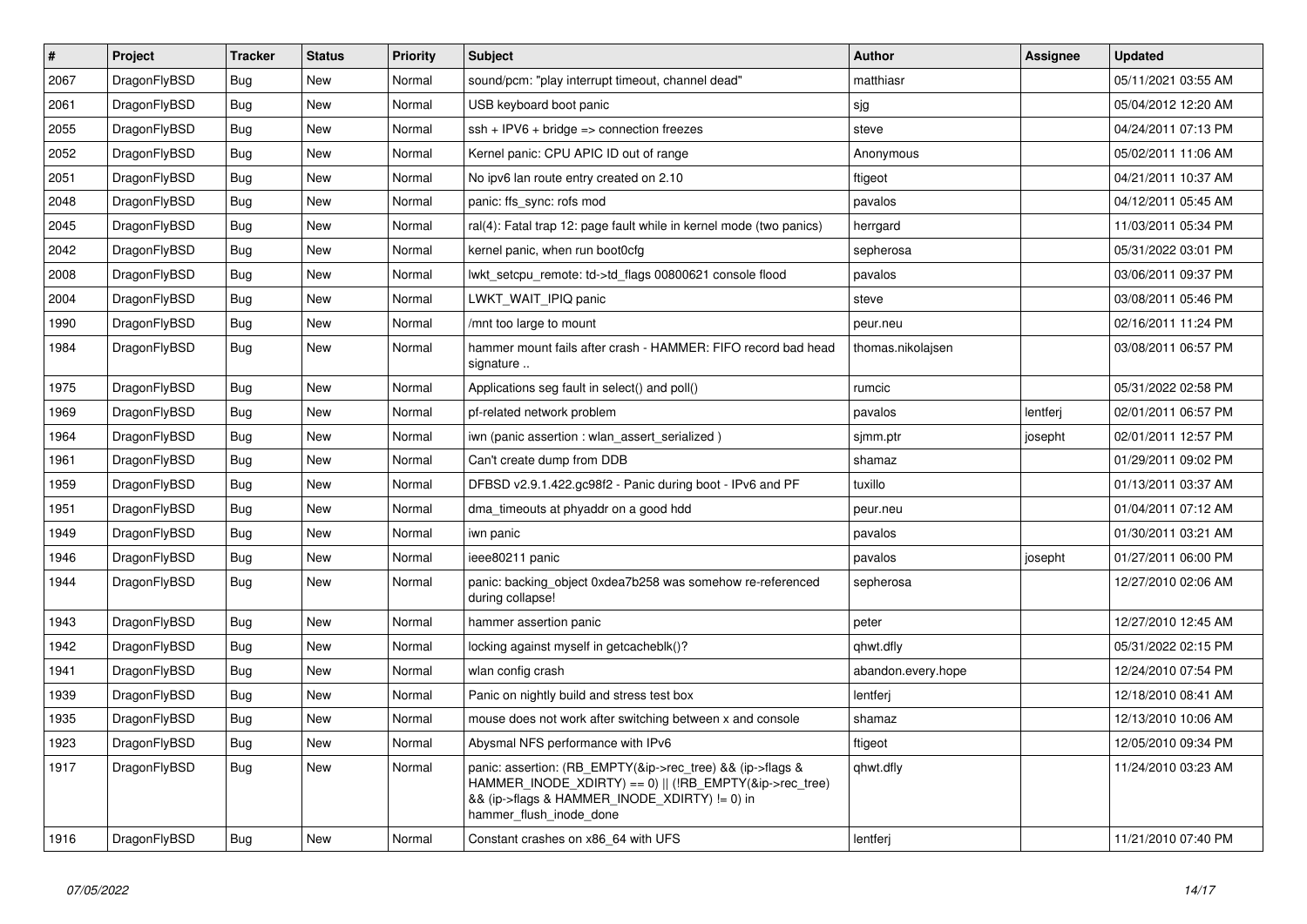| $\sharp$ | Project      | <b>Tracker</b> | <b>Status</b> | <b>Priority</b> | Subject                                                                                      | <b>Author</b>    | <b>Assignee</b> | <b>Updated</b>      |
|----------|--------------|----------------|---------------|-----------------|----------------------------------------------------------------------------------------------|------------------|-----------------|---------------------|
| 1913     | DragonFlyBSD | Bug            | New           | Normal          | panic: assertion: ip->flush_state != HAMMER_FST_FLUSH in<br>hammer_flush_inode_core          | swildner         |                 | 11/20/2010 05:27 PM |
| 1907     | DragonFlyBSD | Bug            | New           | Normal          | Hammer crash in hammer flusher flush()                                                       | swildner         |                 | 11/11/2010 05:07 AM |
| 1899     | DragonFlyBSD | <b>Bug</b>     | New           | Normal          | Keyboard doesn't work                                                                        | fransm           |                 | 05/15/2022 03:32 PM |
| 1884     | DragonFlyBSD | <b>Bug</b>     | New           | Normal          | System completely freezes while listening music (devbuf: malloc<br>limit exceeded)           | shamaz           |                 | 01/24/2011 05:00 PM |
| 1877     | DragonFlyBSD | Bug            | New           | Normal          | Freeze during 1st hammer cleanup after new install                                           | elekktretterr    |                 | 05/15/2022 11:43 AM |
| 1876     | DragonFlyBSD | <b>Bug</b>     | <b>New</b>    | Normal          | devfs in jail + logging out from console(ttyv1+) -> panic                                    | qhwt.dfly        | tuxillo         | 05/31/2022 03:24 PM |
| 1874     | DragonFlyBSD | Bug            | New           | Normal          | mpd listening on all IPs, accepting only on one                                              | rumcic           |                 | 05/08/2011 01:01 PM |
| 1873     | DragonFlyBSD | Bug            | New           | Normal          | Panic upon usb mouse detach and reattaching                                                  | rumcic           |                 | 02/01/2011 09:53 AM |
| 1867     | DragonFlyBSD | <b>Bug</b>     | New           | Normal          | it(4) motherboard and fan problems                                                           | tuxillo          |                 | 07/08/2011 10:48 AM |
| 1861     | DragonFlyBSD | <b>Bug</b>     | New           | Normal          | panic via kprintf (lockmgr called in a hard section)                                         | vsrinivas        |                 | 10/11/2010 12:56 AM |
| 1850     | DragonFlyBSD | Bug            | New           | Normal          | volume-add on hammer root fs panic                                                           | Johannes.Hofmann |                 | 04/18/2019 04:27 AM |
| 1836     | DragonFlyBSD | <b>Bug</b>     | New           | Normal          | Incorrect TCP checksum show up in tcpdump                                                    | robgar1          |                 | 05/15/2022 11:22 AM |
| 1826     | DragonFlyBSD | Bug            | <b>New</b>    | Normal          | panic during boot: assertion so->so_port  in tcp_input                                       | ftigeot          |                 | 05/15/2022 11:05 AM |
| 1818     | DragonFlyBSD | <b>Bug</b>     | New           | Normal          | panic: Bad tailg NEXT (kqueue issue ?)                                                       | ftigeot          |                 | 05/15/2022 11:40 AM |
| 1786     | DragonFlyBSD | <b>Bug</b>     | New           | Normal          | Calling NULL function pointer initiates panic loop                                           | sjg              |                 | 10/11/2010 05:28 PM |
| 1774     | DragonFlyBSD | Bug            | New           | Normal          | New IP header cleanup branch available for testing                                           | dillon           |                 | 05/15/2022 10:59 AM |
| 1769     | DragonFlyBSD | <b>Bug</b>     | <b>New</b>    | Normal          | panic: assertion: _tp->tt_msg->tt_cpuid == mycpuid in<br>tcp_callout_active                  | pavalos          | sjg             | 05/15/2022 11:07 AM |
| 1695     | DragonFlyBSD | <b>Bug</b>     | New           | Normal          | NFS-related system breakdown                                                                 | Anonymous        |                 | 04/10/2014 12:35 AM |
| 1634     | DragonFlyBSD | <b>Bug</b>     | New           | Normal          | panic: spin lock: 0xe4ad1320, indefinitive wait!                                             | elekktretterr    |                 | 01/19/2015 03:21 AM |
| 1594     | DragonFlyBSD | <b>Bug</b>     | <b>New</b>    | Normal          | Kernel panic during boot from Live CD on Dell E6400                                          | bodie            |                 | 05/11/2021 03:54 AM |
| 1559     | DragonFlyBSD | Bug            | New           | Normal          | kernel trap                                                                                  | phma             |                 | 11/27/2021 08:43 AM |
| 1556     | DragonFlyBSD | <b>Bug</b>     | New           | Normal          | many processes stuck in "hmrrcm", system unusable                                            | corecode         | tuxillo         | 05/11/2021 03:52 AM |
| 1525     | DragonFlyBSD | Bug            | <b>New</b>    | Normal          | boehm-gc problems                                                                            | hasso            |                 | 10/13/2012 07:13 PM |
| 1474     | DragonFlyBSD | Bug            | New           | Normal          | ithread 1 unexpectedly rescheduled                                                           | corecode         | tuxillo         | 05/11/2021 03:52 AM |
| 1463     | DragonFlyBSD | Bug            | <b>New</b>    | Normal          | Mountroot before drives are initialized                                                      | elekktretterr    |                 | 12/07/2010 01:30 PM |
| 1442     | DragonFlyBSD | Bug            | New           | Normal          | blocking SIGSEGV and triggering a segment violation produces an<br>all CPU consuming process | corecode         | tuxillo         | 05/11/2021 03:52 AM |
| 1440     | DragonFlyBSD | <b>Bug</b>     | New           | Normal          | ptrace/gdb doesn't work after process blocks SIGTRAP                                         | corecode         | tuxillo         | 05/11/2021 03:52 AM |
| 1430     | DragonFlyBSD | Bug            | New           | Normal          | Buggy w(1)?                                                                                  | hasso            | alexh           | 11/24/2010 08:09 AM |
| 1293     | DragonFlyBSD | <b>Bug</b>     | <b>New</b>    | Normal          | 2.2.1-REL Installer Request                                                                  | mk               | tuxillo         | 05/11/2021 04:00 AM |
| 1246     | DragonFlyBSD | <b>Bug</b>     | New           | Normal          | bad resolution (monitor desync) with livedvd                                                 | Przem0l          |                 | 02/18/2014 06:29 AM |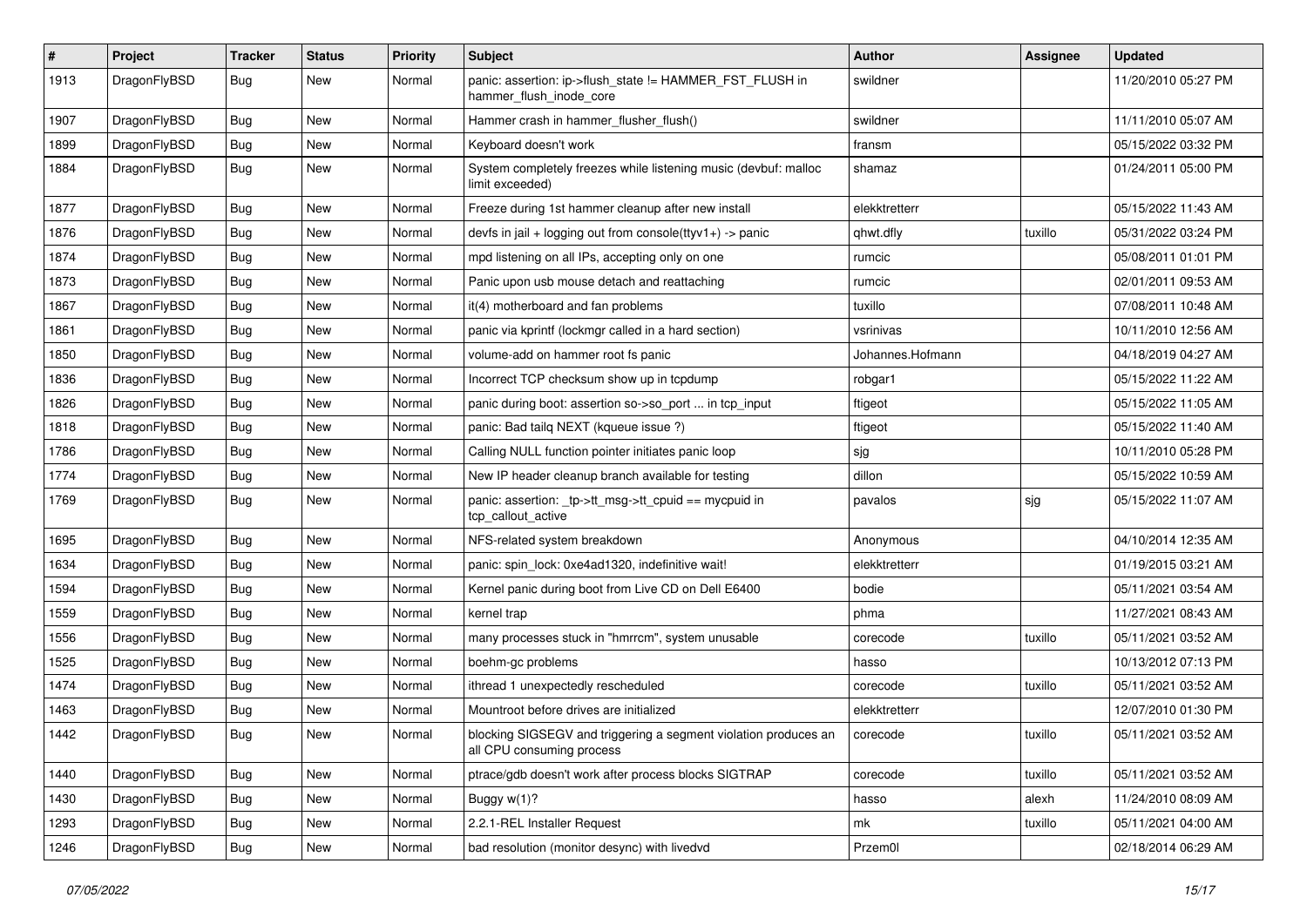| $\#$ | Project      | <b>Tracker</b> | <b>Status</b> | <b>Priority</b> | Subject                                                                                                                                                     | <b>Author</b>  | Assignee  | <b>Updated</b>      |
|------|--------------|----------------|---------------|-----------------|-------------------------------------------------------------------------------------------------------------------------------------------------------------|----------------|-----------|---------------------|
| 1194 | DragonFlyBSD | <b>Bug</b>     | New           | Normal          | SCSI errors while trying to copy photos from my camera                                                                                                      | elekktretterr  |           | 01/14/2015 04:39 PM |
| 1193 | DragonFlyBSD | Bug            | <b>New</b>    | Normal          | kernel doesn't recognize cdrom drive                                                                                                                        | nonsolosoft    |           | 01/25/2014 09:11 PM |
| 1192 | DragonFlyBSD | Submit         | New           | Normal          | KKASSERTs in sys/kern/uipc_{msg,socket}.c are too strict                                                                                                    | rumcic         |           | 05/11/2021 04:07 AM |
| 989  | DragonFlyBSD | Bug            | New           | Normal          | installer/fdisk trouble with wrapped values                                                                                                                 | Discodestrover |           | 02/18/2014 06:27 AM |
| 731  | DragonFlyBSD | <b>Bug</b>     | New           | Normal          | system freeze on "slice too large"                                                                                                                          | corecode       | tuxillo   | 06/25/2022 04:01 AM |
| 341  | DragonFlyBSD | <b>Bug</b>     | New           | Normal          | Vinum erroneously repors devices as busy                                                                                                                    | corecode       | swildner  | 01/21/2012 04:50 AM |
| 3266 | DragonFlyBSD | Bug            | <b>New</b>    | High            | Filesystems broken due to "KKASSERT(count &<br>TOK_COUNTMASK);"                                                                                             | tkusumi        |           | 03/15/2021 01:21 PM |
| 3240 | DragonFlyBSD | Bug            | <b>New</b>    | High            | compile error because of openssl with /usr/dports/security/rhash for<br>mysql 8 install                                                                     | UlasSAYGIN     |           | 06/04/2020 08:05 AM |
| 3194 | DragonFlyBSD | Bug            | New           | High            | Hammer kernel crash on mirror-stream of PFS after upgrade<br>(assertion "cursor->flags &<br>HAMMER_CURSOR_ITERATE_CHECK" failed in<br>hammer btree iterate) | Anonymous      |           | 06/29/2019 01:32 PM |
| 3129 | DragonFlyBSD | Bug            | <b>New</b>    | High            | Kernel panic with 5.2.0 on A2SDi-4C-HLN4F                                                                                                                   | stateless      |           | 04/24/2018 12:50 AM |
| 3124 | DragonFlyBSD | Bug            | New           | High            | DragonFlyBSD 5.0.2 with Hammer2 with UEFI install doesn't boot                                                                                              | wiesl          |           | 06/18/2019 05:07 AM |
| 2930 | DragonFlyBSD | <b>Bug</b>     | New           | High            | 'objcache' causes panic during 'nfs readdir'                                                                                                                | tofergus       |           | 07/26/2016 01:09 PM |
| 2915 | DragonFlyBSD | <b>Bug</b>     | <b>New</b>    | High            | Hammer mirror-copy problem                                                                                                                                  | t dfbsd        |           | 08/25/2016 05:28 AM |
| 2870 | DragonFlyBSD | <b>Bug</b>     | New           | High            | Broken text and icons when glamor acceleration is used                                                                                                      | 375gnu         | ftigeot   | 01/31/2016 12:13 AM |
| 2828 | DragonFlyBSD | Bug            | New           | High            | On AMD APUs and Bulldozer CPUs, the machdep.cpu_idle_hlt<br>sysctl should be 3 by default                                                                   | vadaszi        | vadaszi   | 05/11/2021 04:07 AM |
| 2825 | DragonFlyBSD | <b>Bug</b>     | New           | High            | 3x dhclient = hanging system (objcache exhausted)                                                                                                           | jaccovonb      | sepherosa | 05/11/2021 03:55 AM |
| 2736 | DragonFlyBSD | <b>Bug</b>     | New           | High            | kernel panics on acpi timer probe function                                                                                                                  | cnb            |           | 05/11/2021 03:55 AM |
| 2657 | DragonFlyBSD | Bug            | New           | High            | Needs acl to migrate our servers                                                                                                                            | ferney         |           | 03/31/2014 11:37 AM |
| 2547 | DragonFlyBSD | <b>Bug</b>     | New           | High            | crashed while doing a dry run of pkg rolling-replace                                                                                                        | phma           |           | 04/18/2013 10:40 PM |
| 2495 | DragonFlyBSD | <b>Bug</b>     | New           | High            | DFBSD v3.3.0.960.g553fe7 - ocnt != 0" failed in<br>prop object release                                                                                      | tuxillo        |           | 05/31/2022 04:08 PM |
| 2421 | DragonFlyBSD | <b>Bug</b>     | <b>New</b>    | High            | Kernel panic: vm_fault: page 0xc0f70000 not busy!                                                                                                           | lentferj       |           | 10/03/2012 08:16 AM |
| 2140 | DragonFlyBSD | <b>Bug</b>     | <b>New</b>    | High            | hammer_io_delallocate panic with 'duplicate entry' message                                                                                                  | ttw            |           | 10/07/2011 12:22 PM |
| 2117 | DragonFlyBSD | <b>Bug</b>     | New           | High            | ACPI and/or bce(4) problem with 2.11.0.673.g0d557 on HP DL380<br>G6                                                                                         | pauska         |           | 08/22/2011 10:15 AM |
| 2071 | DragonFlyBSD | <b>Bug</b>     | New           | High            | Panic on assertion: (int)(flg->seq - seq) > 0 in hammer_flusher_flush<br>after inode error                                                                  | vsrinivas      |           | 06/12/2011 07:59 AM |
| 1920 | DragonFlyBSD | <b>Bug</b>     | New           | High            | system hangs                                                                                                                                                | zhtw           |           | 11/22/2010 08:59 AM |
| 1198 | DragonFlyBSD | <b>Bug</b>     | New           | High            | DDB loops panic in db read bytes                                                                                                                            | corecode       | tuxillo   | 05/11/2021 03:51 AM |
| 1185 | DragonFlyBSD | Bug            | New           | High            | need a tool to merge changes into /etc                                                                                                                      | wa1ter         |           | 02/18/2014 06:02 AM |